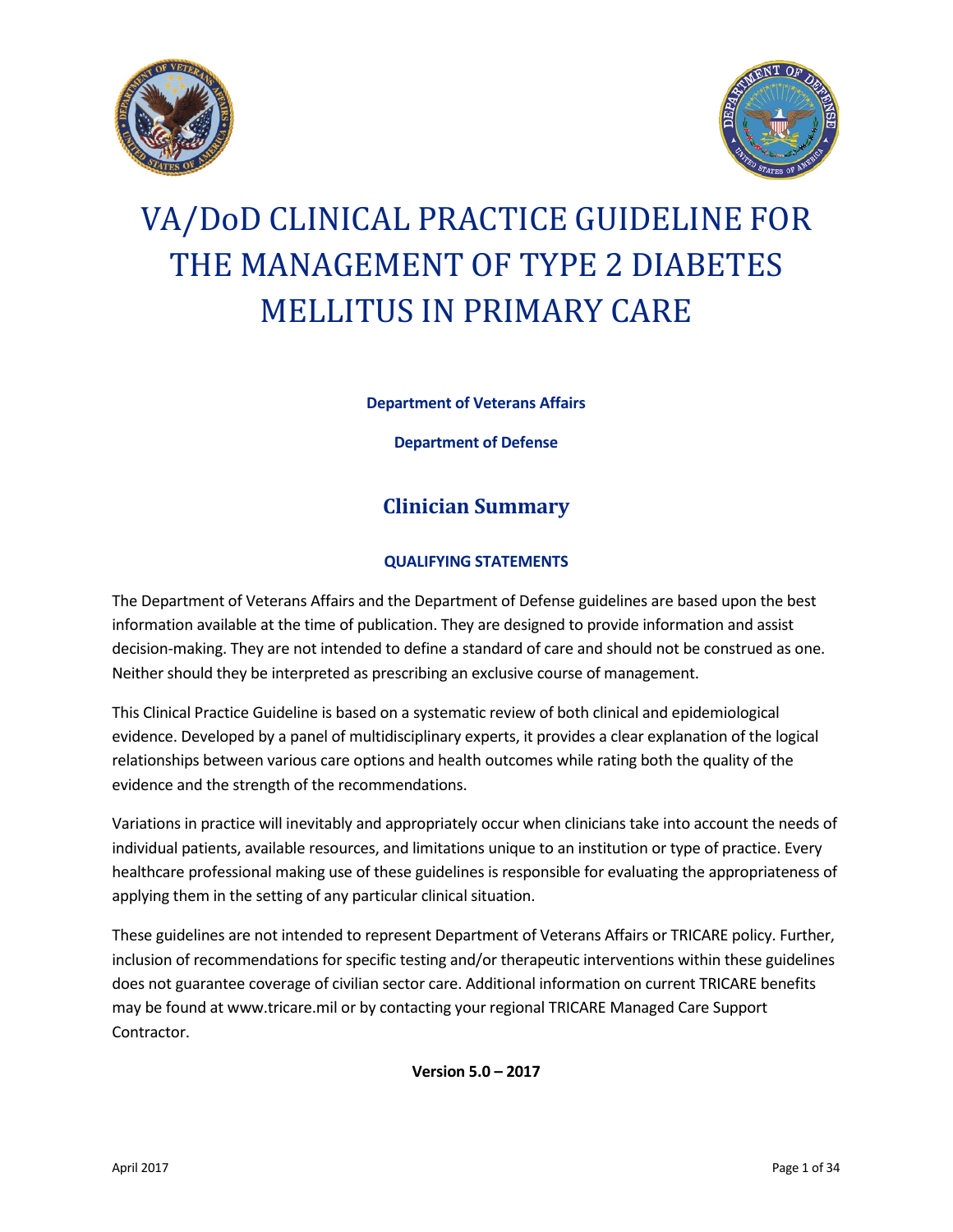# **Table of Contents**

| Ι.    |           |  |  |  |  |  |  |  |
|-------|-----------|--|--|--|--|--|--|--|
| Н.    |           |  |  |  |  |  |  |  |
|       | А.        |  |  |  |  |  |  |  |
|       | <b>B.</b> |  |  |  |  |  |  |  |
| III.  |           |  |  |  |  |  |  |  |
| IV.   |           |  |  |  |  |  |  |  |
| v.    |           |  |  |  |  |  |  |  |
| VI.   |           |  |  |  |  |  |  |  |
|       | $A_{1}$   |  |  |  |  |  |  |  |
|       | <b>B.</b> |  |  |  |  |  |  |  |
| VII.  |           |  |  |  |  |  |  |  |
| VIII. |           |  |  |  |  |  |  |  |
| IX.   |           |  |  |  |  |  |  |  |
| Х.    |           |  |  |  |  |  |  |  |
|       | Α.        |  |  |  |  |  |  |  |
|       | <b>B.</b> |  |  |  |  |  |  |  |
|       |           |  |  |  |  |  |  |  |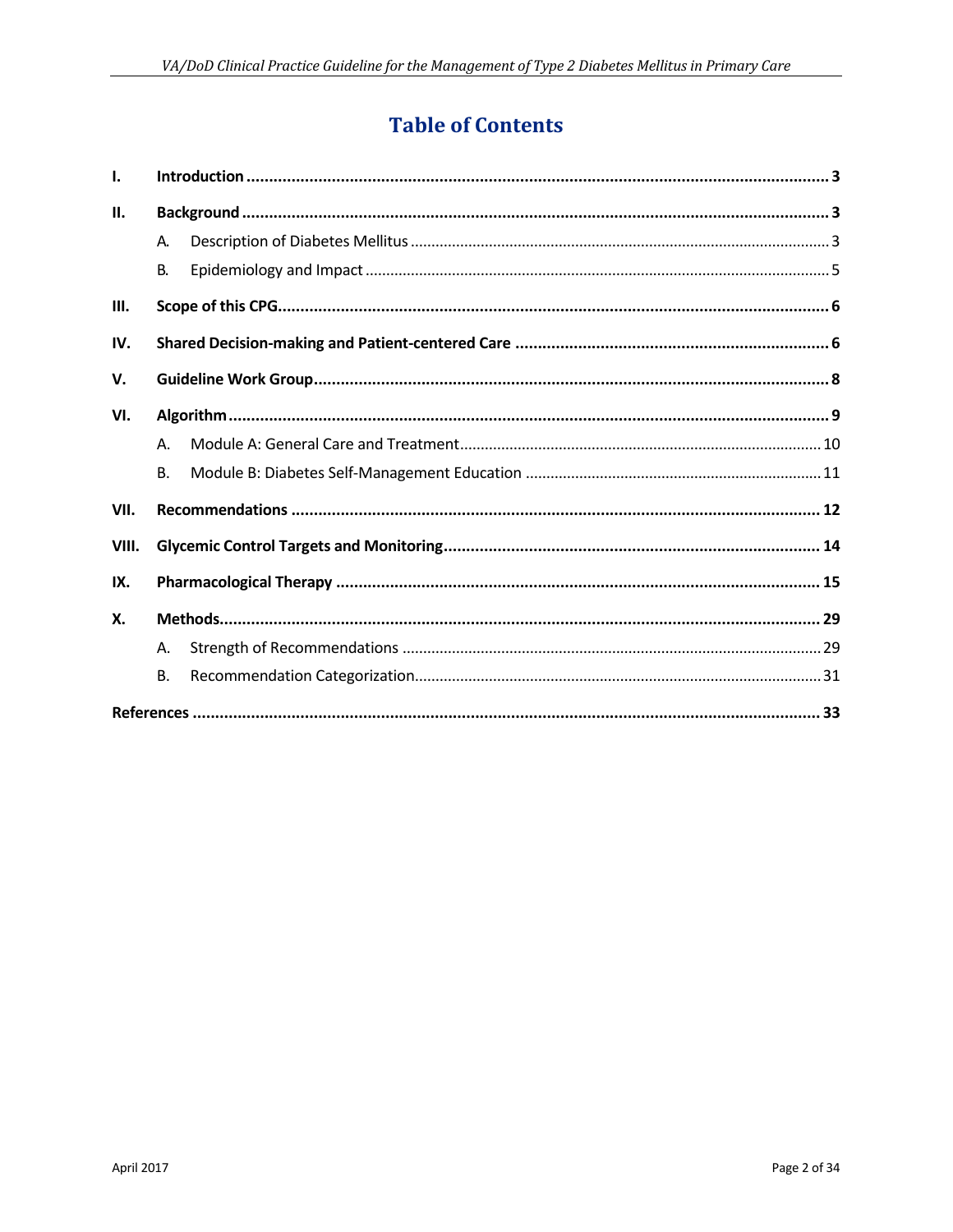### <span id="page-2-0"></span>**I. Introduction**

The Department of Veterans Affairs (VA) and Department of Defense (DoD) Evidence-Based Practice Work Group (EBPWG) was established and first chartered in 2004, with a mission to advise the "…Health Executive Council on the use of clinical and epidemiological evidence to improve the health of the population across the Veterans Health Administration and Military Health System," by facilitating the development of clinical practice guidelines for the VA and DoD populations.[\[1\]](#page-32-1) This clinical practice guideline (CPG) is intended to provide healthcare providers with a framework by which to evaluate, treat, and manage the individual needs and preferences of patients with diabetes mellitus (DM), thereby leading to improved clinical outcomes.

The first VA/DoD CPG for the Management of Diabetes Mellitus, based upon earlier iterations in 1997 and 2000, was published in 2003.[\[2\]](#page-32-2) It established a risk stratification approach for setting individualized target goals based upon life expectancy, comorbid conditions, patient preferences, and absolute benefits and potential risks of therapy.[\[2\]](#page-32-2) It also emphasized the risks of hypoglycemia. In 2010, the VA and DoD published a CPG for the Management of Diabetes Mellitus (2010 DM CPG), which was based on evidence reviewed through June 2009. Since the release of that guideline, a growing body of research has expanded the general knowledge and understanding of DM. Follow-up of major clinical trials of intensive therapy, as well as advances in physiological, behavioral, nutritional, and pharmacological research have led to the emergence of new strategies to manage and treat patients with DM.

Consequently, a recommendation to update the 2010 DM CPG was made and the update to the 2010 DM CPG was initiated in 2015. The updated CPG includes evidence-based recommendations and additional information on the management of DM. It is intended to assist healthcare providers in all aspects of patient care, including diagnosis, treatment, and follow-up. The system-wide goal of evidence-based guidelines is to improve the patient's health and well-being by guiding health providers, especially in primary care, to the management pathways that are supported by evidence. The expected outcome of successful implementation of this guideline is to:

- Emphasize shared decision-making to establish patient goals
- Assess the patient's situation and determine, in collaboration with the patient, the treatment methods to achieve the goals.
- <span id="page-2-1"></span>Reduce the risk of preventable complications while improving quality of life (QoL).

### **II. Background**

#### <span id="page-2-2"></span>**A. Description of Diabetes Mellitus**

Diabetes mellitus is a disease caused by an absolute or relative insulin deficiency resulting in hyperglycemia. Type 1 DM (T1DM) is due to insulin secretion deficiency not resulting from insulin resistance, while type 2 DM (T2DM) is due to insulin resistance that can eventually also result in insulin secretion deficiency. The insulin resistance resulting in T2DM is thought to be due to excess adiposity, especially central distribution of adiposity, but can be due to other factors, such as corticosteroid treatment or Cushing's syndrome. Gestational diabetes (GDM) is DM present during pregnancy. Other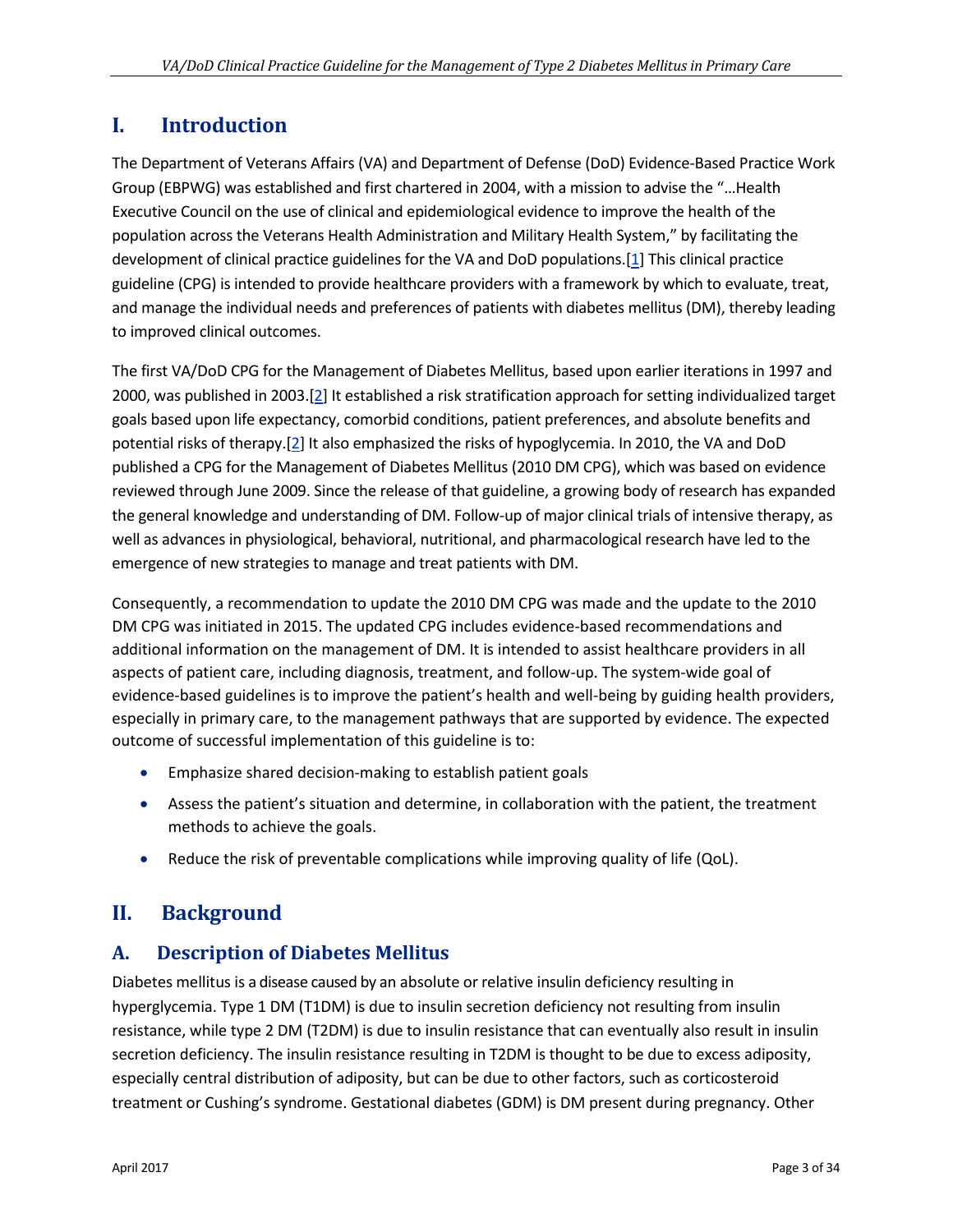more unusual types of DM also exist, such as maturity onset diabetes of the young (MODY), latent autoimmune diabetes of adult (LADA) and those related to pancreatic disease or acromegaly, but the current guideline is focused on T2DM.

Several criteria exist to diagnose T2DM and prediabetes based on biomarker levels. The criteria used by this Work Group are summarized i[n Table 1.](#page-3-0) Prediabetes is a condition where blood glucose levels are higher than normal but the patient does not meet the criteria for DM.[\[3\]](#page-32-3) Hyperglycemia not sufficient to meet the diagnostic criteria for DM has historically been categorized as either impaired fasting glucose (IFG), or impaired glucose tolerance (IGT) depending on the methodology through which it is identified. The use of hemoglobin A1c (HbA1c) in the diagnosis of diabetes is derived from a study of the linear relationship between HbA1c values and microvascular complications, specifically retinopathy, with the diagnostic level occurring at the inflection point of rise in incidence. However, differences among laboratories in the acceptable variability of HbA1c test values, as well as evidence suggesting that there may be racial/ethnic differences, suggests that reliance upon HbA1c test results alone are not congruent with fasting blood glucose levels.<sup>[\[4,](#page-32-4)[5\]](#page-32-5)</sup> Racial differences were reported among participants in the Diabetes Prevention Program. Despite having comparable measures of glycemia, African Americans had significantly higher HbA1c levels (6.2%) than Whites (5.8%).[\[6\]](#page-32-6) The VA/DoD DM CPG recommends that HbA1c values between 6.5%-7.0% be confirmed with fasting plasma glucose levels to improve diagnostic specificity.

| <b>Status</b>            | Fasting Plasma Glucose <sup>1,2</sup> or Hemoglobin A1c <sup>3</sup>    |  |  |  |  |  |  |
|--------------------------|-------------------------------------------------------------------------|--|--|--|--|--|--|
|                          | FPG $\geq$ 126 mg/dL (7.0 mmol/L) on two occasions                      |  |  |  |  |  |  |
|                          | OR                                                                      |  |  |  |  |  |  |
| <b>Diabetes Mellitus</b> | HbA1c $\geq$ 6.5% with a confirmatory FPG $\geq$ 126 mg/dL (7.0 mmol/L) |  |  |  |  |  |  |
|                          | <b>OR</b>                                                               |  |  |  |  |  |  |
|                          | HbA1c $\geq$ 7.0% on two occasions                                      |  |  |  |  |  |  |
|                          | FPG $\geq$ 100 mg/dL and < 126 mg/dL on two occasions                   |  |  |  |  |  |  |
|                          | <b>OR</b>                                                               |  |  |  |  |  |  |
| <b>Prediabetes</b>       | HbA1c $\ge$ 5.7% and FPG $\ge$ 100 mg/dL and < 126 mg/dL (7.0 mmol/L)   |  |  |  |  |  |  |
|                          | <b>OR</b>                                                               |  |  |  |  |  |  |
|                          | 2-hr plasma glucose 140-199 mg/dL (7.8-11.0 mmol/L) (IGT)               |  |  |  |  |  |  |
| <b>Normal</b>            | $FPG < 100$ mg/dL                                                       |  |  |  |  |  |  |
|                          | HbA1c < 5.7%                                                            |  |  |  |  |  |  |

<span id="page-3-0"></span>

|  |  |  | Table 1: Criteria for the diagnosis of diabetes mellitus and prediabetes $[6]$ |  |
|--|--|--|--------------------------------------------------------------------------------|--|
|  |  |  |                                                                                |  |
|  |  |  |                                                                                |  |
|  |  |  |                                                                                |  |

Abbreviations: dL: deciliter; FPG: fasting plasma glucose; HbA1c: hemoglobin A1c; hr: hour; IGT: impaired glucose tolerance; L: liter; mg: milligram; mmol: millimole

<sup>1</sup> Fasting is defined as no caloric intake for at least eight hours.

<sup>2</sup> FPG is the preferred test for diagnosis, but either of the two listed is acceptable. In the absence of unequivocal hyperglycemia with acute metabolic decompensation, one of these two tests should be done on different days.

<sup>3</sup> Using a clinical laboratory (not a point-of-care) methodology standardized to the National Glycohemoglobin Standardization Program (NGSP)

An oral glucose tolerance testing (OGTT) is most commonly done to diagnose gestational diabetes.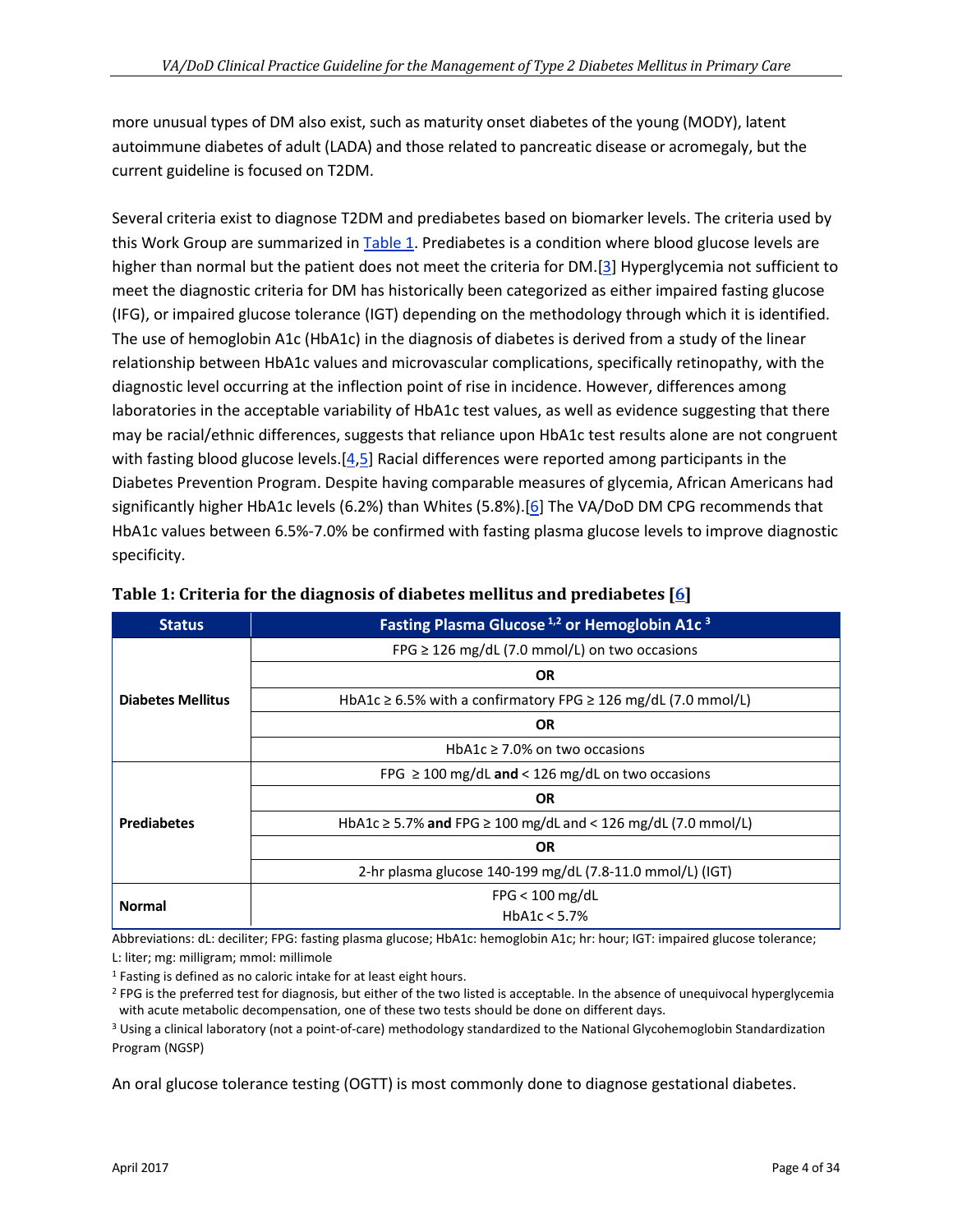Patients with one or more of the following risk factors are at higher risk for T2DM:

- Age ≥ 45 years
- Family history (first-degree relative with DM)
- Member of a high-prevalence population (e.g., African American, Hispanic American, Native American, Asian American, Pacific Islander)
- Prediabetes (HbA1c ≥ 5.7% [39 mmol/mol], fasting blood glucose 100-125 mg/dl IGT [\[7\]](#page-32-7), or IFG on previous testing)<sup>[1](#page-4-1)</sup>
- Hypertension (blood pressure  $\geq 140/90$  mmHg or on therapy for hypertension)<sup>1</sup>
- High-density lipoprotein cholesterol (HDL-C) level < 35 mg/dL (0.90 mmol/L) and/or a triglyceride (TG) level > 250 mg/dL (2.82 mmol/L)<sup>1</sup>
- History of cardiovascular disease  $(CVD)^1$
- Overweight (body mass index [BMI]  $\geq$  25 kg/m<sup>2</sup> or  $\geq$  23 kg/m<sup>2</sup> in Asian Americans)<sup>1</sup>
- Abdominal obesity $1$
- Women with polycystic ovary syndrome (PCOS) $1$
- History of GDM or history of delivering babies weighing > 9 lbs (about 4 kg)
- Other clinical conditions associated with insulin resistance (e.g., severe obesity, acanthosis nigricans)
- Physical inactivity/sedentary lifestyle
- Patients using antipsychotics or statins

#### <span id="page-4-0"></span>**B. Epidemiology and Impact**

The prevalence of diabetes is increasing around the world, mostly due to the increase in obesity and sedentary lifestyles.[\[8\]](#page-32-8) The number of Americans with diagnosed DM has increased four-fold between 1980 and 2014.[\[9\]](#page-32-9) In the United States (U.S.), a total of 29.1 million people, or 9.3% of the population, have DM (type 1 or type 2), of which 21 million are diagnosed and 8.1 million are undiagnosed.[\[10\]](#page-32-10)

In the military population enrolled in the Military Health System (MHS), the prevalence of diagnosed DM ranged from 7.3% to 11.2% in 2006 and from 8.3% to 13.6% in 2010.[\[11\]](#page-32-11) Although the prevalence among Active Duty Service Members remained stable, a significant increase was observed over time among Non-Active Duty Service Members.[\[11\]](#page-32-11) In 2010, the prevalence among Non-Active military men and women were 15.0% and 13.3% respectively for those aged 45-64 years, 32.9% and 26.9% respectively for those aged 65-74 years, and 31.5% and 25.7% respectively for those aged 75 years and older.[\[11\]](#page-32-11) According to the Veterans Health Administration (VHA), nearly one in four Veterans (1.6 million individuals) who are receiving care from the VA has DM. Veterans 65 years and older comprise 70% of those with diabetes, reflecting the older age distribution of this population.[\[12\]](#page-32-12)

<span id="page-4-1"></span> <sup>1</sup> Associated with insulin resistance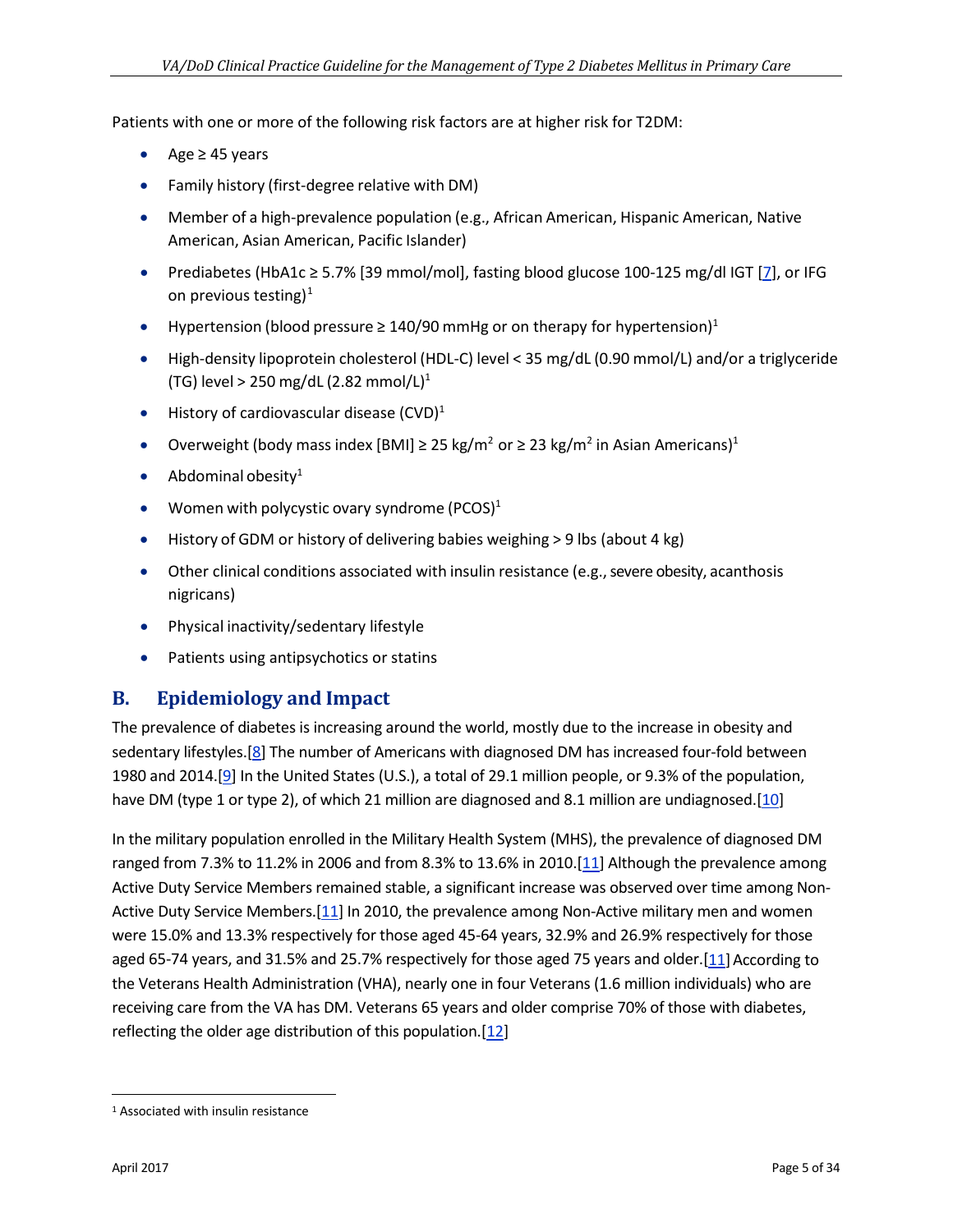DM can cause microvascular complications such as retinopathy, nephropathy, and neuropathy as well as macrovascular complications, including ischemic heart disease, stroke, and peripheral vascular disease.[\[13\]](#page-32-13) In addition to the complications of T2DM, conditions such as chronic obstructive pulmonary disease (COPD), substance use disorder (SUD), and depression can affect the management of DM. For guidance on how to address those comorbidities, see the respective VA/DoD Clinical Practice Guidelines for the Management of COPD, SUD and Major Depressive Disorder (MDD).<sup>[2,](#page-5-2)[3](#page-5-3),[4](#page-5-4)</sup> DM is a major cause of morbidity and mortality in the U.S. It is associated with a two-fold to four-fold increased risk for atherosclerotic CVD, resulting in substantial morbidity and mortality from coronary events. For the management of CVD risk factors, refer to the VA/DoD Clinical Practice Guidelines for the Management of Hypertension, Chronic Kidney Disease (CKD), and Dyslipidemia.<sup>[5](#page-5-5),[6,](#page-5-6)[7](#page-5-7)</sup> The total costs of diagnosed DM in the U.S. were \$245 billion in 2012, including \$176 billion for direct medical costs and \$69 billion in reduced productivity.[\[14\]](#page-32-14) Direct costs in the VHA and MHS are not known.

### <span id="page-5-0"></span>**III. Scope of this CPG**

This CPG is designed to assist providers in managing or co-managing patients with T2DM. Moreover, the patient population of interest for this CPG is adults who are eligible for care in the VA and DoD healthcare delivery systems, which includes Veterans, deployed and non-deployed Active Duty Service Members, and their adult family members, and retirees and their beneficiaries or dependents. This CPG does not provide recommendations for the management of DM in children, adolescents, or pregnant/nursing women.

### <span id="page-5-1"></span>**IV. Shared Decision-making and Patient-centered Care**

Throughout this VA/DoD CPG, the authors encourage clinicians to focus on shared decision-making (SDM). The SDM model was introduced in *Crossing the Quality Chasm,* an Institute of Medicine (now the National Academy of Medicine) report, in 2001.[\[15\]](#page-32-15) It is readily apparent that patients with DM, together with their clinicians, make decisions regarding their plan of care and target glycemic range; however, these patients require sufficient information to be able to make informed decisions. Clinicians must be skilled at presenting their patients with understandable and actionable information regarding both individual treatments and levels and locations of care.

Therefore, the VA/DoD CPG recommendations are intended to promote SDM and be patient-centered. VA/DoD CPGs encourage clinicians to use SDM to individualize treatment goals and plans based on patient capabilities, needs, goals, prior treatment experience, and preferences. Good communication between

<span id="page-5-2"></span><sup>2</sup> See the VA/DoD Clinical Practice Guideline for the Management of Chronic Obstructive Pulmonary Disease (COPD). Available at: http://www.healthquality.va.gov/guidelines/CD/copd/

<span id="page-5-3"></span><sup>&</sup>lt;sup>3</sup> See the VA/DoD Clinical Practice Guideline for the Management of Substance Use Disorders (SUD). Available at: <http://www.healthquality.va.gov/guidelines/MH/sud/>

<span id="page-5-4"></span><sup>4</sup> See the VA/DoD Clinical Practice Guideline for the Management of Major Depressive Disorder (MDD). Available at: <http://www.healthquality.va.gov/guidelines/MH/mdd/>

<span id="page-5-5"></span><sup>5</sup> See the VA/DoD Clinical Practice Guideline for the Diagnosis and Management of Hypertension in Primary Care. Available at: <http://www.healthquality.va.gov/guidelines/CD/htn/>

<span id="page-5-6"></span><sup>6</sup> See the VA/DoD Clinical Practice Guideline for the Management of Chronic Kidney Disease in Primary Care (CKD). Available at: <http://www.healthquality.va.gov/guidelines/CD/ckd/>

<span id="page-5-7"></span><sup>7</sup> See the VA/DoD Clinical Practice Guideline for the Management of Dyslipidemia for Cardiovascular Risk Reduction. Available at: <http://www.healthquality.va.gov/guidelines/CD/lipids/>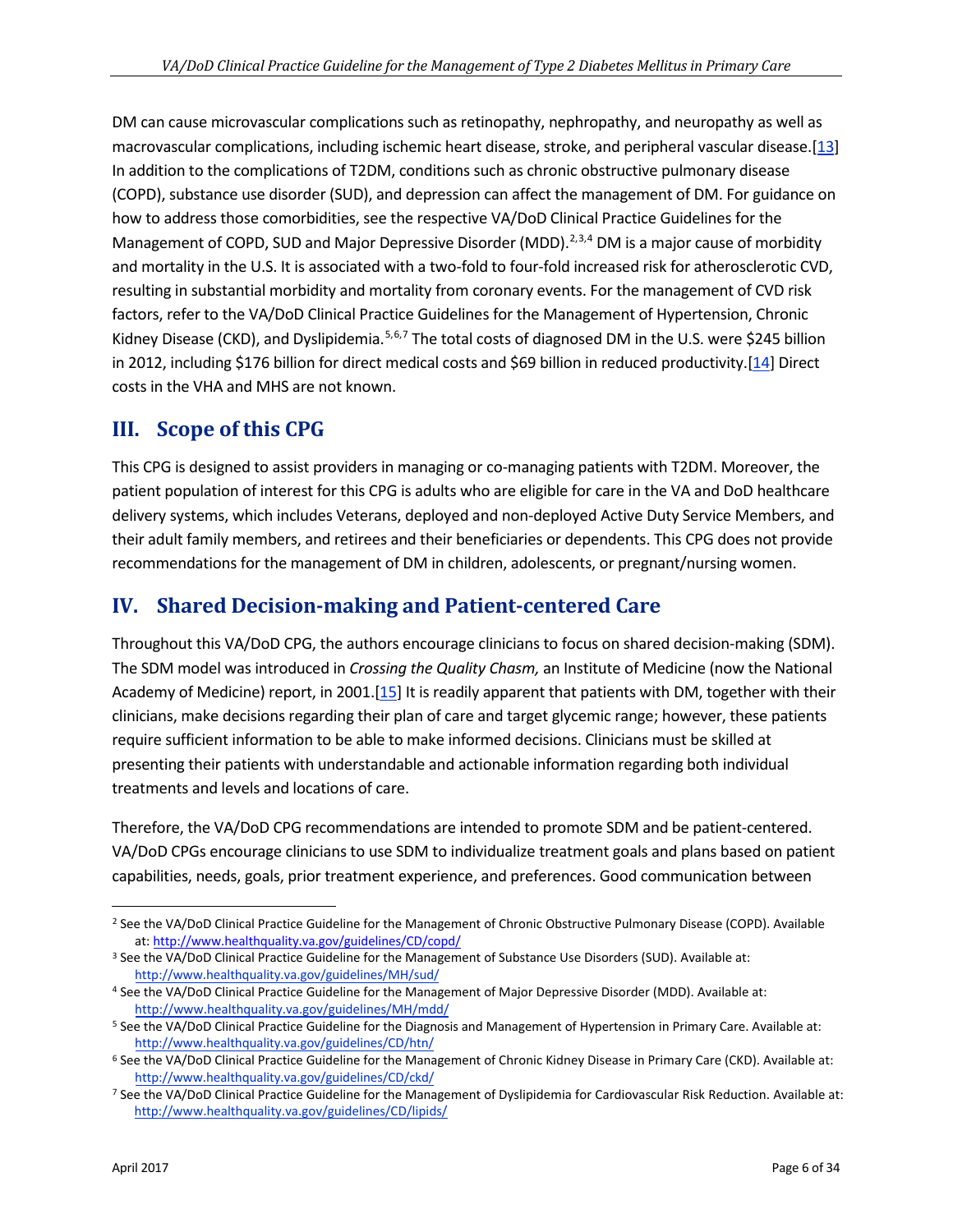healthcare professionals and the patient is essential and should be supported by evidence-based information tailored to the patient's needs. Use of an empathetic and non-judgmental (versus a confrontational) approach facilitates discussions sensitive to gender, culture, and ethnic differences. The information that patients are given about treatment and care should be culturally appropriate and also available to people with limited literacy skills. It should also be accessible to people with additional needs such as physical, sensory, or learning disabilities. Family involvement should be considered if appropriate, especially in elderly patients.[\[16\]](#page-32-16) When properly executed, SDM [\[17](#page-32-17)[,18\]](#page-32-18) may decrease patient anxiety, increase trust in clinicians,[\[19\]](#page-32-19) and improve treatment adherence.[\[20\]](#page-33-0) Improved patient-clinician communication can be used to convey openness to discuss any future concerns.

As part of the patient-centered care approach, clinicians should review the outcomes of previous selfchange efforts, past treatment experiences, and outcomes (including reasons for treatment drop-out) with the patient. Lastly, they should involve the patient in prioritizing problems to be addressed and in setting specific goals regardless of the selected setting or level of care.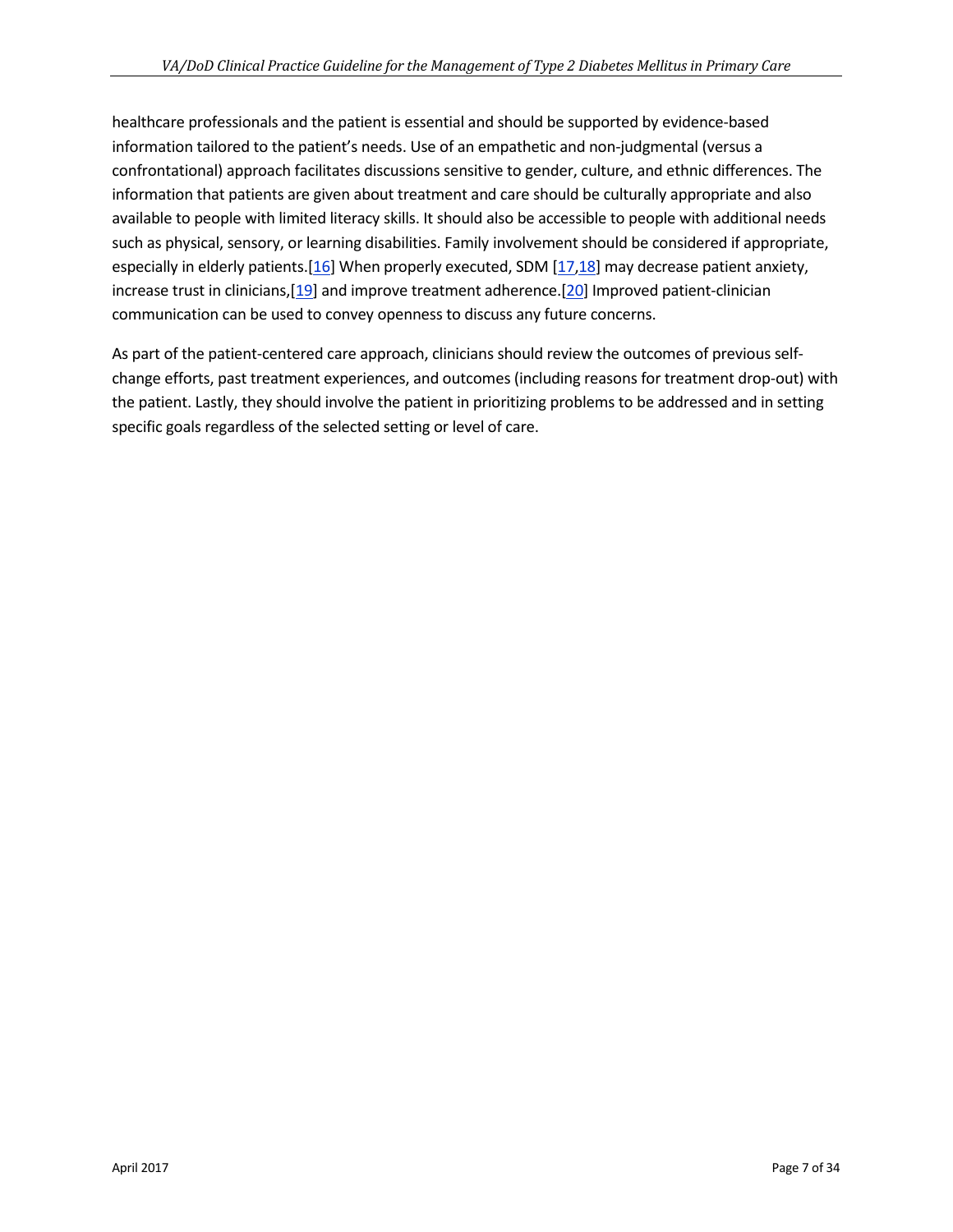# <span id="page-7-0"></span>**V. Guideline Work Group**

| <b>Guideline Work Group</b>                                                                                              |                                                                                                                                                |  |  |  |  |
|--------------------------------------------------------------------------------------------------------------------------|------------------------------------------------------------------------------------------------------------------------------------------------|--|--|--|--|
| <b>Department of Veterans Affairs</b>                                                                                    | <b>Department of Defense</b>                                                                                                                   |  |  |  |  |
| Leonard Pogach, MD, MBA, FACP (Champion)                                                                                 | Maj Jeffrey A. Colburn, MD, FACP (Champion)                                                                                                    |  |  |  |  |
| David C. Aron, MD, MS                                                                                                    | Elizabeth Rees Atayde, RN, MSN, FNP, CCM, CPHM                                                                                                 |  |  |  |  |
| Paul R. Conlin, MD                                                                                                       | Amy M. Lugo, PharmD, BCPS, BC-ADM, FAPhA                                                                                                       |  |  |  |  |
| Mercedes Falciglia, MD, FACP                                                                                             | Susan McReynolds, RD, CDE                                                                                                                      |  |  |  |  |
| Chester B. Good, MD, MPH, FACP                                                                                           | Maj Tracy L. Snyder, MS, RD                                                                                                                    |  |  |  |  |
| Mary M. Julius, RDN, CDE                                                                                                 | Evan N. Steil, MD, MBA, MHA                                                                                                                    |  |  |  |  |
| Deborah Khachikian, PharmD                                                                                               | Elaine P. Stuffel, RN, BSN, MHA                                                                                                                |  |  |  |  |
| Rose Mary Pries, DrPH                                                                                                    | COL Gwendolyn H. Thompson, PharmD                                                                                                              |  |  |  |  |
| Sharon A. Watts, DNP, FNP-BC, CDE                                                                                        | LCDR Mark P. Tschanz, DO, MACM, FACP                                                                                                           |  |  |  |  |
|                                                                                                                          | Nina A. Watson, MSN, RN, CDE                                                                                                                   |  |  |  |  |
| <b>Office of Quality, Safety and Value</b><br><b>Veterans Health Administration</b>                                      | <b>Office of Evidence Based Practice</b><br><b>U.S. Army Medical Command</b>                                                                   |  |  |  |  |
| Eric Rodgers, PhD, RNP-BC<br>James L. Sall, PhD, FNP-BC<br>Rene Sutton, BS, HCA                                          | Corinne K. B. Devlin, MSN, RN, FNP-BC<br>Elaine P. Stuffel, RN, BSN, MHA                                                                       |  |  |  |  |
| <b>Lewin Group</b>                                                                                                       | <b>ECRI Institute</b>                                                                                                                          |  |  |  |  |
| Clifford Goodman, PhD<br>Christine Jones, MS, MPH, PMP<br>Raksha Adhikari, MSPH, CPH<br>Nicolas Stettler-Davis, MD, MSCE | Kristen E. D'Anci, PhD<br>Jane S. Jue, MD<br>Nancy M. Sullivan, BA<br>Edmond Baganizi, MPH<br>Oluwasean Akinyede, MPH<br>Eileen Erinoff, MSLIS |  |  |  |  |
| <b>Sigma Health Consulting, LLC</b>                                                                                      | <b>Duty First Consulting</b>                                                                                                                   |  |  |  |  |
| Frances Murphy, MD, MPH                                                                                                  | Megan McGovern, BA<br>Anita Ramanathan, BA                                                                                                     |  |  |  |  |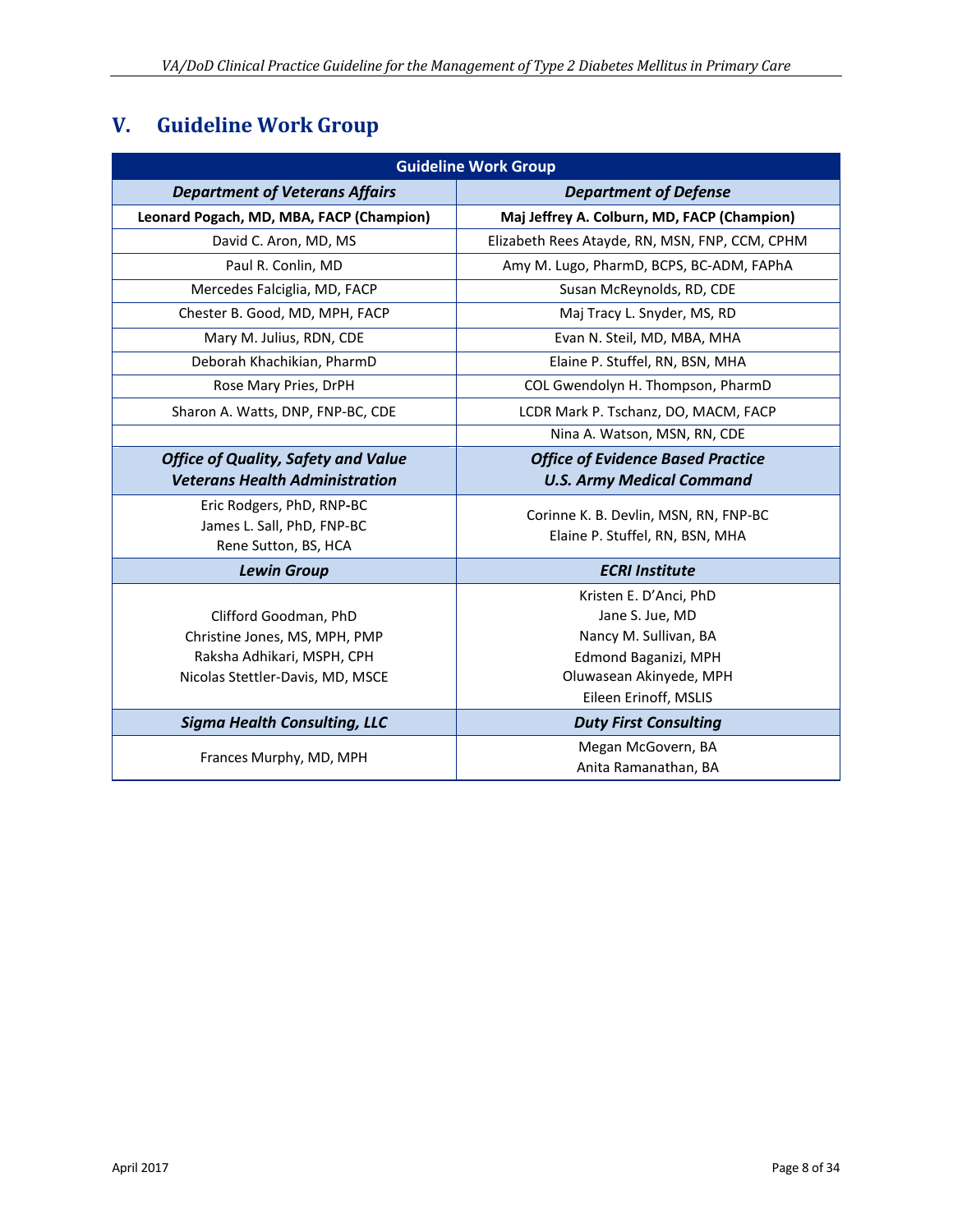### <span id="page-8-0"></span>**VI. Algorithm**

This CPG includes an algorithm which is designed to facilitate understanding of the clinical pathway and decision-making process used in management of DM. The use of the algorithm format as a way to represent patient management was chosen based on the understanding that such a format may promote more efficient diagnostic and therapeutic decision making and has the potential to change patterns of resource use. Recognizing that some clinical care processes are non-linear, the algorithm format allows the provider to follow a simplified linear approach in assessing the critical information needed at the major decision points in the clinical process, and includes:

- An ordered sequence of steps of care
- Relevant observations and examinations
- Decisions for consideration
- Actions to be taken

A clinical algorithm diagrams a guideline into a step-by-step decision tree. Standardized symbols are used to display each step in the algorithm and arrows connect the numbered boxes indicating the order in which the steps should be followed. $[21]$ 

| Rounded rectangles represent a clinical state or condition.                                                       |
|-------------------------------------------------------------------------------------------------------------------|
| Hexagons represent a decision point in the guideline, formulated as a question<br>that can be answered Yes or No. |
| Rectangles represent an action in the process of care.                                                            |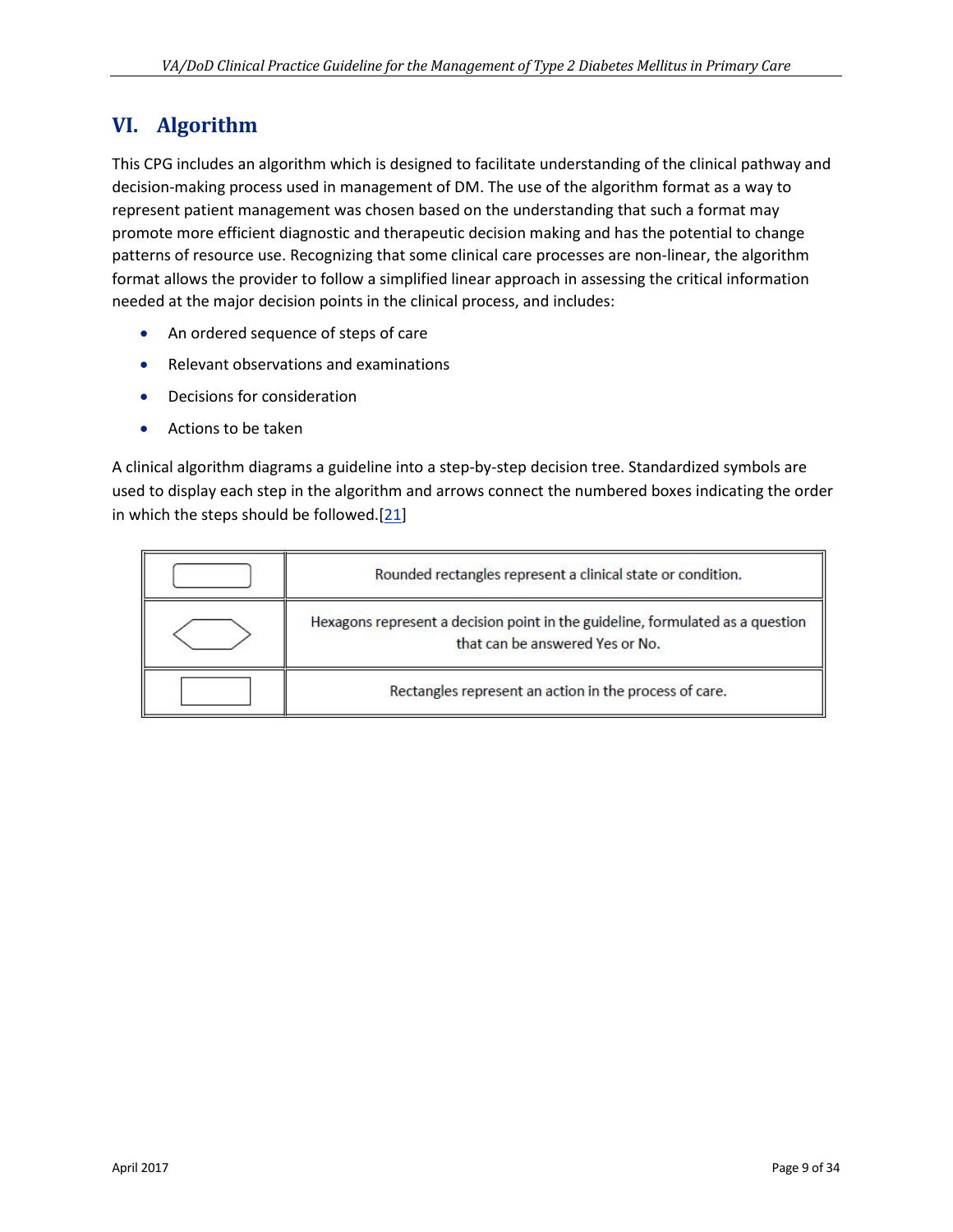### <span id="page-9-0"></span>**A. Module A: General Care and Treatment**



Abbreviations: T2DM: Type 2 diabetes mellitus

\*For sequential treatment of DM, se[e Figure 1](#page-15-0)

†Target range incorporates the known variation in the HbA1c test from the laboratory used by the patient

^Use the Teach-Back Method: Tool #5. Content last reviewed February 2015. Agency for Healthcare Research and Quality, Rockville, MD. <http://www.ahrq.gov/professionals/quality-patient-safety/quality-resources/tools/literacy-toolkit/healthlittoolkit2-tool5.html>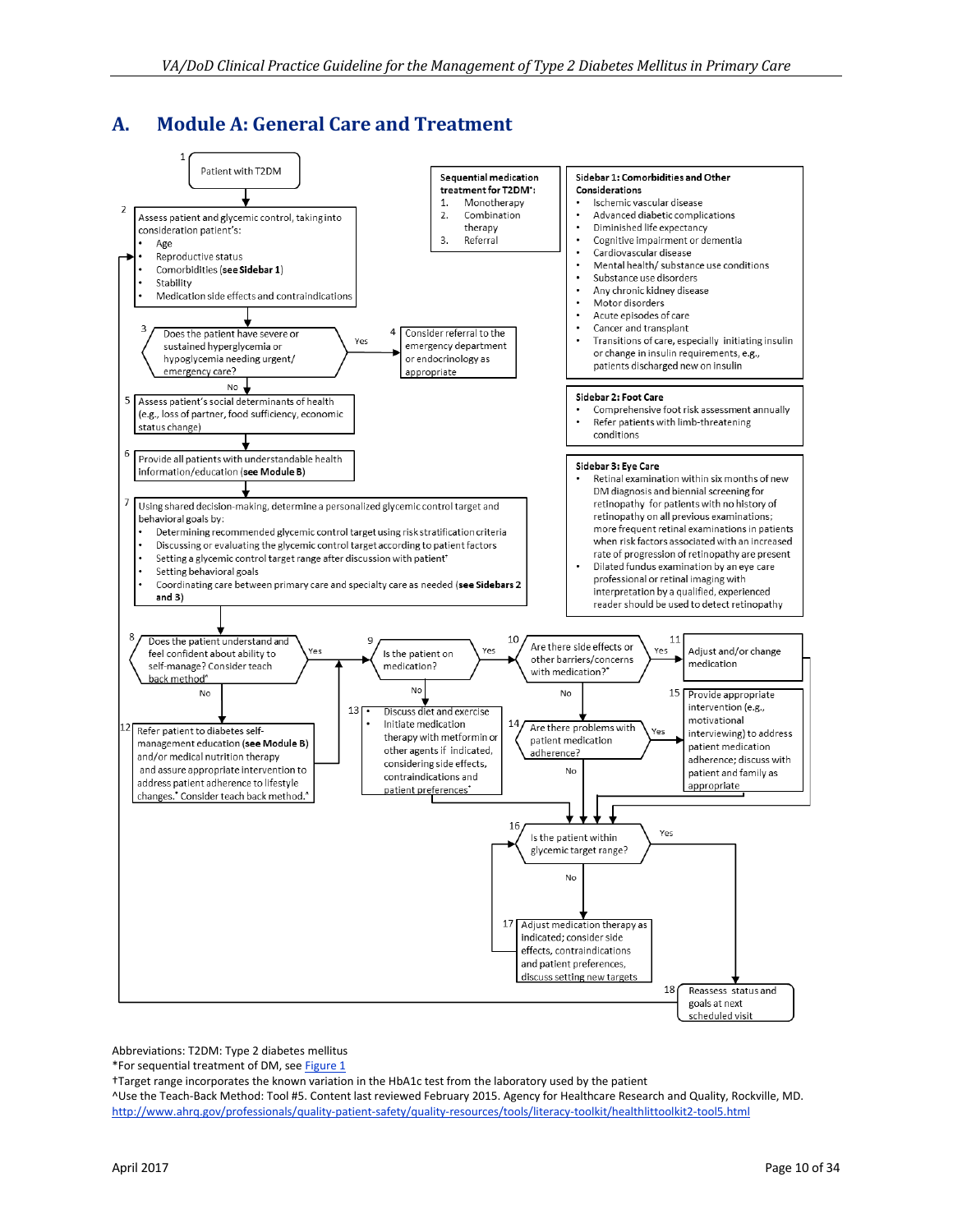#### <span id="page-10-0"></span>**B. Module B: Diabetes Self-Management Education**

![](_page_10_Figure_2.jpeg)

Abbreviations: DSME: Diabetes self-management education; DSMS: Diabetes self-management support; MNT: Medical nutrition therapy; T2DM: Type 2 diabetes mellitus

\*Food security: "In the past month, was there any day when you or anyone in your family went hungry because you did not have enough money for food?" (Reference: Kleinman RE, Murphy JM, Wieneke KM, et al. "Use of a single-question screening tool to detect hunger in families attending a neighborhood health center." Ambul Pediatr. 7.4 (2007): 278-84)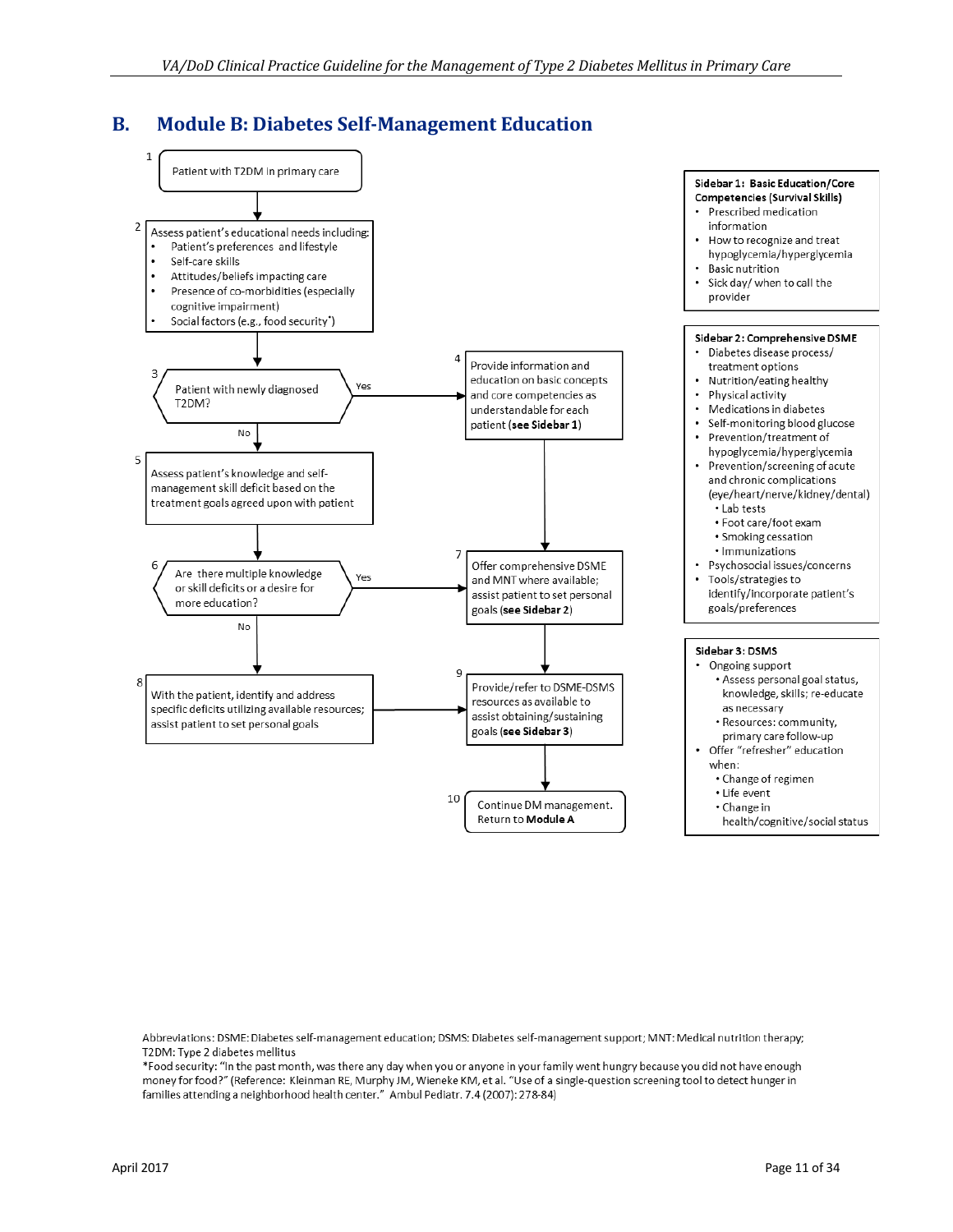### <span id="page-11-0"></span>**VII. Recommendations**

The following recommendations were made based on a systematic evidence review and consideration of four decision domains as per the Grading of Recommendations Assessment, Development and Evaluation (GRADE) approach as detailed in the section o[n Methods.](#page-28-0) These domains include: confidence in the quality of the evidence, balance of desirable and undesirable outcomes (i.e., benefits and harms), patient or provider values and preferences, and other implications, as appropriate (e.g., resource use, equity, acceptability).

<span id="page-11-3"></span><span id="page-11-2"></span><span id="page-11-1"></span>

| #   | <b>Recommendation</b>                                                                                                                                                                                                                                                                                                                                                     | <b>Strength</b> | <b>Category</b>           |
|-----|---------------------------------------------------------------------------------------------------------------------------------------------------------------------------------------------------------------------------------------------------------------------------------------------------------------------------------------------------------------------------|-----------------|---------------------------|
|     | A. General Approach to T2DM Care                                                                                                                                                                                                                                                                                                                                          |                 |                           |
| 1.  | We recommend shared decision-making to enhance patient knowledge and<br>satisfaction.                                                                                                                                                                                                                                                                                     | Strong for      | Reviewed,<br>New-added    |
| 2.  | We recommend that all patients with diabetes should be offered ongoing<br>individualized diabetes self-management education via various modalities<br>tailored to their preferences, learning needs and abilities based on available<br>resources.                                                                                                                        | Strong for      | Reviewed,<br>New-replaced |
| 3.  | We suggest offering one or more types of bidirectional telehealth interventions<br>(typically health communication via computer, telephone or other electronic<br>means) involving licensed independent practitioners to patients selected by<br>their primary care provider as an adjunct to usual patient care.                                                         | Weak for        | Reviewed,<br>New-replaced |
|     | <b>B. Glycemic Control Targets and Monitoring</b>                                                                                                                                                                                                                                                                                                                         |                 |                           |
| 4.  | We recommend setting an HbA1c target range based on absolute risk<br>reduction of significant microvascular complications, life expectancy, patient<br>preferences and social determinants of health.                                                                                                                                                                     | Strong for      | Reviewed,<br>New-added    |
| 5.  | We recommend developing an individualized glycemic management plan,<br>based on the provider's appraisal of the risk-benefit ratio and patient<br>preferences.                                                                                                                                                                                                            | Strong for      | Reviewed,<br>Amended      |
| 6.  | We recommend assessing patient characteristics such as race, ethnicity,<br>chronic kidney disease, and non-glycemic factors (e.g., laboratory<br>methodology and assay variability) when interpreting HbA1c, fructosamine<br>and other glycemic biomarker results.                                                                                                        | Strong for      | Reviewed,<br>New-added    |
| 7.  | We recommend an individualized target range for HbA1c taking into account<br>individual preferences, presence or absence of microvascular complications,<br>and presence or severity of comorbid conditions (See Table 2).                                                                                                                                                | Strong for      | Reviewed,<br>New-replaced |
| 8.  | We suggest a target HbA1c range of 6.0-7.0% for patients with a life<br>expectancy greater than 10-15 years and absent or mild microvascular<br>complications, if it can be safely achieved (See Table 2).                                                                                                                                                                | Weak for        | Reviewed,<br>New-replaced |
| 9.  | We recommend that in patients with type 2 diabetes, a range of HbA1c 7.0-<br>8.5% is appropriate for most individuals with established microvascular or<br>macrovascular disease, comorbid conditions, or 5-10 years life expectancy, if<br>it can be safely achieved (See Table 2).                                                                                      | Strong for      | Reviewed,<br>New-added    |
| 10. | We suggest a target HbA1c range of 8.0-9.0% for patients with type 2<br>diabetes with life expectancy <5 years, significant comorbid conditions,<br>advanced complications of diabetes, or difficulties in self-management<br>attributable to e.g., mental status, disability or other factors such as food<br>insecurity and insufficient social support. (See Table 2). | Weak for        | Reviewed,<br>New-replaced |
| 11. | We suggest that providers be aware that HbA1c variability is a risk factor for<br>microvascular and macrovascular outcomes.                                                                                                                                                                                                                                               | Weak for        | Reviewed,<br>New-added    |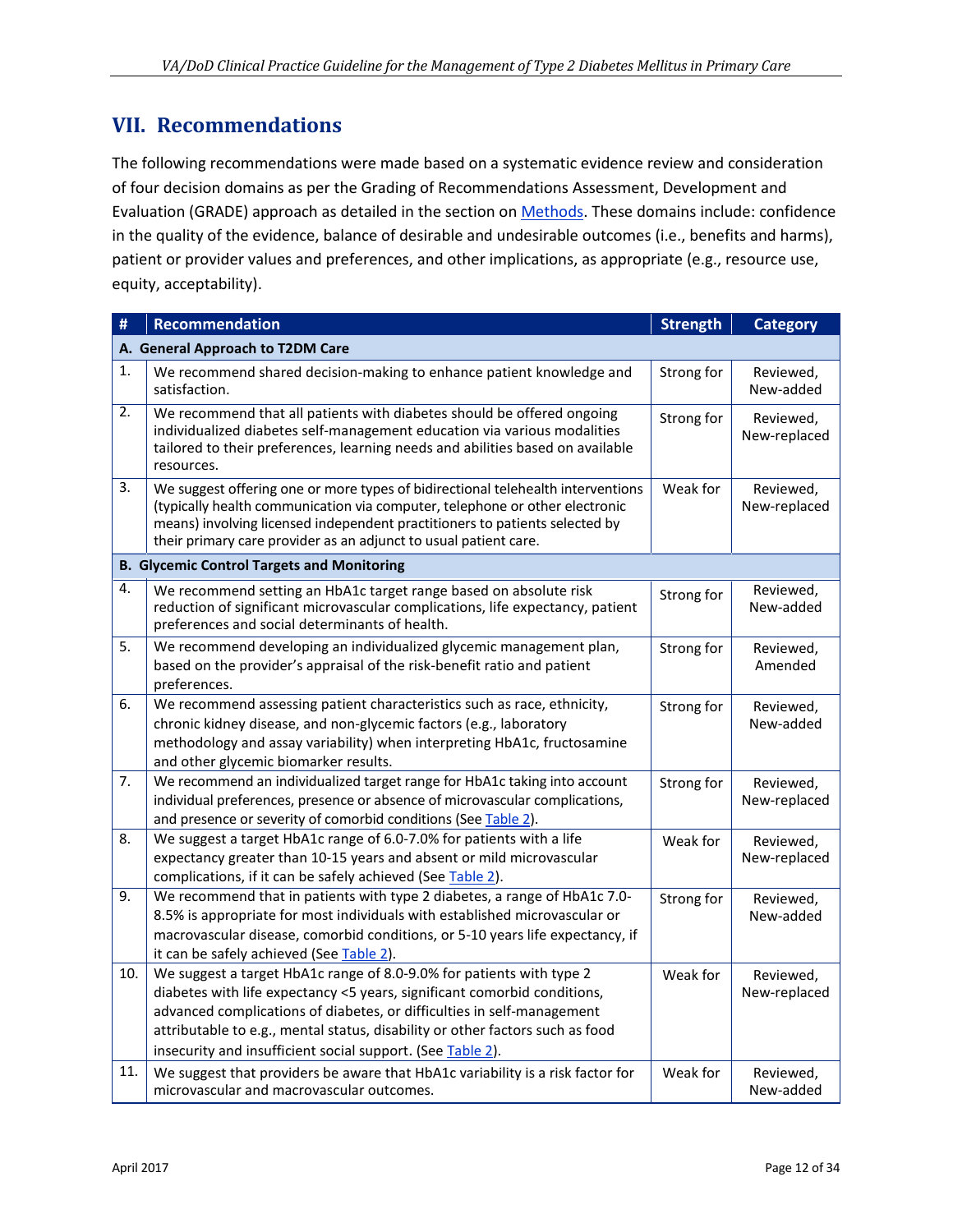| #   | Recommendation                                                                                                                                                                                                                                                                                                                                                                                                                                                                                                                    | <b>Strength</b>   | <b>Category</b>          |
|-----|-----------------------------------------------------------------------------------------------------------------------------------------------------------------------------------------------------------------------------------------------------------------------------------------------------------------------------------------------------------------------------------------------------------------------------------------------------------------------------------------------------------------------------------|-------------------|--------------------------|
|     | <b>C. Non-pharmacological Treatments</b>                                                                                                                                                                                                                                                                                                                                                                                                                                                                                          |                   |                          |
| 12. | We recommend offering therapeutic lifestyle changes counseling that<br>includes nutrition, physical activity, cessation of smoking and excessive use of<br>alcohol, and weight control to patients with diabetes (See VA/DoD CPGs for<br>obesity, substance use disorders, and tobacco use cessation).                                                                                                                                                                                                                            | Strong for        | Not Reviewed,<br>Amended |
| 13. | We recommend a Mediterranean diet if aligned to patient's values and<br>preferences.                                                                                                                                                                                                                                                                                                                                                                                                                                              | Strong for        | Reviewed,<br>New-added   |
| 14. | We recommend a nutrition intervention strategy reducing percent of energy<br>from carbohydrate to 14-45% per day and/or foods with lower glycemic index<br>in patients with type 2 diabetes who do not choose the Mediterranean diet.                                                                                                                                                                                                                                                                                             | Strong for        | Reviewed,<br>New-added   |
|     | <b>D. Inpatient Care</b>                                                                                                                                                                                                                                                                                                                                                                                                                                                                                                          |                   |                          |
| 15. | We recommend against targeting blood glucose levels <110 mg/dL for all<br>hospitalized patients with type 2 diabetes receiving insulin.                                                                                                                                                                                                                                                                                                                                                                                           | Strong<br>against | Reviewed,<br>Amended     |
| 16. | We recommend insulin be adjusted to maintain a blood glucose level<br>between 110 and 180 mg/dL for patients with type 2 diabetes in critically ill<br>patients or those with acute myocardial infarction.                                                                                                                                                                                                                                                                                                                        | Strong for        | Reviewed,<br>Amended     |
| 17. | We recommend against the use of split mixed insulin regimen for all<br>hospitalized patients with type 2 diabetes.                                                                                                                                                                                                                                                                                                                                                                                                                | Strong<br>against | Reviewed,<br>New-added   |
| 18. | We suggest a regimen including basal insulin and short-acting meal time or<br>basal insulin and correction insulin for non-critically ill hospitalized patients<br>with type 2 diabetes.                                                                                                                                                                                                                                                                                                                                          | Weak for          | Reviewed,<br>New-added   |
| 19. | We suggest providing medication education and diabetes survival skills to<br>patients before hospital discharge.                                                                                                                                                                                                                                                                                                                                                                                                                  | Weak for          | Reviewed,<br>Amended     |
|     | <b>E. Selected Complications and Conditions</b>                                                                                                                                                                                                                                                                                                                                                                                                                                                                                   |                   |                          |
| 20. | We recommend performing a comprehensive foot risk assessment annually.                                                                                                                                                                                                                                                                                                                                                                                                                                                            | Strong for        | Not Reviewed,<br>Amended |
| 21. | We recommend referring patients with limb-threatening conditions to the<br>appropriate level of care for evaluation and treatment.                                                                                                                                                                                                                                                                                                                                                                                                | Strong for        | Not Reviewed,<br>Amended |
| 22. | We recommend a retinal examination (e.g., dilated fundus examination by an<br>eye care professional or retinal imaging with interpretation by a qualified,<br>experienced reader) be used to detect retinopathy.                                                                                                                                                                                                                                                                                                                  | Strong for        | Not Reviewed,<br>Amended |
| 23. | We suggest screening for retinopathy at least every other year (biennial<br>screening) for patients who have had no retinopathy on all previous<br>examinations. More frequent retinal examinations in such patients should be<br>considered when risk factors associated with an increased rate of progression<br>of retinopathy are present. Patients with existing retinopathy should be<br>managed in conjunction with an eye care professional and examined at<br>intervals deemed appropriate for the level of retinopathy. | Weak for          | Not Reviewed,<br>Amended |
| 24. | We recommend that all females with pre-existing diabetes or personal<br>history of diabetes and who are of reproductive potential be provided<br>contraceptive options education and education on the benefit of optimizing<br>their glycemic control prior to attempting to conceive.                                                                                                                                                                                                                                            | Strong for        | Not Reviewed,<br>Amended |
| 25. | We recommend that all females with pre-existing diabetes or personal<br>history of diabetes who are planning pregnancy be educated about the safest<br>options of diabetes management during the pregnancy and referred to a<br>maternal fetal medicine provider (when available) before, or as early as<br>possible, once pregnancy is confirmed.                                                                                                                                                                                | Strong for        | Not Reviewed,<br>Amended |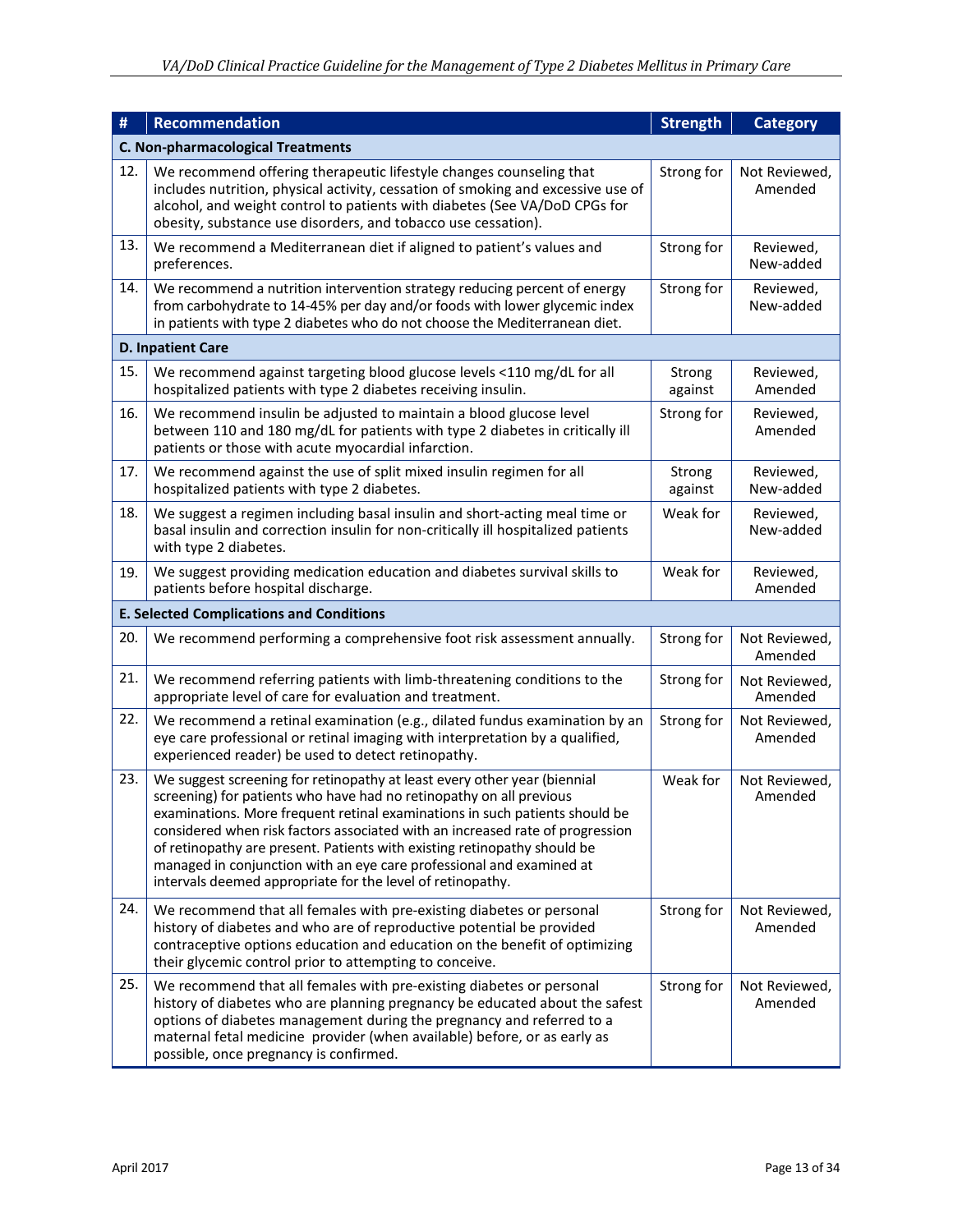### <span id="page-13-0"></span>**VIII. Glycemic Control Targets and Monitoring**

Setting HbA1c target levels with patients is often the major treatment goal in the management of T2DM. [Table 2](#page-13-1) provides general guidance for target ranges, based on patient's comorbidities and life expectancy that are consistent wit[h Recommendations 7-10.](#page-11-1)

<span id="page-13-1"></span>**Table 2: Determination of average target HbA1c level over time 1,2,3,4,5,12**

| Major Comorbidity <sup>6</sup> or | <b>Microvascular Complications</b> |                            |                            |  |  |  |  |
|-----------------------------------|------------------------------------|----------------------------|----------------------------|--|--|--|--|
| <b>Physiologic Age</b>            | Absent or Mild <sup>7</sup>        | Moderate <sup>8</sup>      | Advanced <sup>9</sup>      |  |  |  |  |
| Absent <sup>*</sup>               |                                    |                            |                            |  |  |  |  |
| > 10-15 years of life expectancy  | $6.0 - 7.0\%$ <sup>+</sup>         | 7.0-8.0%                   | $7.5 - 8.5%$ <sup>‡</sup>  |  |  |  |  |
| Present <sup>10</sup>             |                                    |                            |                            |  |  |  |  |
| 5-10 years of life expectancy     | $7.0 - 8.0\%$ <sup>+</sup>         | $7.5 - 8.5%$               | $7.5 - 8.5%$               |  |  |  |  |
| Marked <sup>11</sup>              |                                    |                            |                            |  |  |  |  |
| <5 years of life expectancy       | $8.0 - 9.0\%$ <sup>‡</sup>         | $8.0 - 9.0\%$ <sup>#</sup> | $8.0 - 9.0\%$ <sup>#</sup> |  |  |  |  |

\*Progression to major complications of diabetes is likely to occur in individuals with longer than 15-20 years of life expectancy. Therefore, goal ranges are more beneficial early in disease in younger individuals, or healthier older adults with a longer life expectancy.

†Without significant side effects, including but not limited to hypoglycemia.

‡Further reductions may be appropriate, balancing safety and tolerability of therapy.

#### **HbA1c laboratory considerations:**

- <sup>1</sup> Based upon the NGSP reference standard. Clinicians need to obtain information regarding the coefficient of variation (CV) from the methodology used at their site. As an example, an HbA1c of 8.0% from a laboratory with a CV of 3% would be within a 7.76-8.24% range 13 out of 20 times (1 standard deviation), and would be between a 7.53-8.47% range 19 out of 20 times (2 standard deviations).
- 2 The HbA1c range reflects an "HbA1c average goal" over time. Intensification or relaxation of therapy should be undertaken based upon individual clinical circumstances and treatment options.
- <sup>3</sup> A medication change in response to a single HbA1c test that encompasses the "goal" is discouraged, especially if it is discordant with self-monitoring of blood glucose (SMBG) results.
- 4 African Americans, on average, have higher HbA1c levels than Whites and this difference cannot be explained by measured differences in glycemia. Caution is recommended in changing medication therapy based upon HbA1c results, especially for patients on insulin therapy, without correlation with SMBG results.

5 For all of the above reasons, the VA/DoD DM CPG does not recommend the use of estimated average glucose.

#### **Comorbid illness considerations:**

- 6 Major comorbidity includes, but is not limited to, any or several of the following active conditions: significant CVD, severe CKD, severe COPD, severe chronic liver disease, recent stroke, and life-threatening malignancy.
- 7 Mild microvascular disease is defined by early background retinopathy, and/or microalbuminuria, and/or mild neuropathy.
- 8 Moderate microvascular disease is defined by pre-proliferative (without severe hemorrhage, intra-retinal microvascular anomalies [IRMA], or venous bleeding) retinopathy or persistent, fixed proteinuria (macroalbuminuria), and/or demonstrable peripheral neuropathy (sensory loss).
- 9 Advanced microvascular disease is defined by severe non-proliferative (with severe hemorrhage, IRMA, or venous bleeding), or proliferative retinopathy and/or renal insufficiency (serum creatinine level > 2.0 mg/dL), and/or insensate extremities or autonomic neuropathy (e.g., gastroparesis, impaired sweating, orthostatic hypotension).
- $10$  Major comorbidity is present, but is not end-stage and management is achievable.
- $11$  Major comorbidity is present and is either end-stage or management is significantly challenging. This can include mental health conditions and substance/opioid use.

#### **Social determinant considerations:**

12 Social determinants of health, including social support, ability to self-monitor on insulin, food insufficiency, and cognitive impairment need to be considered. Additionally, side effects of medications and patient preferences need to be considered in a process of shared decision-making.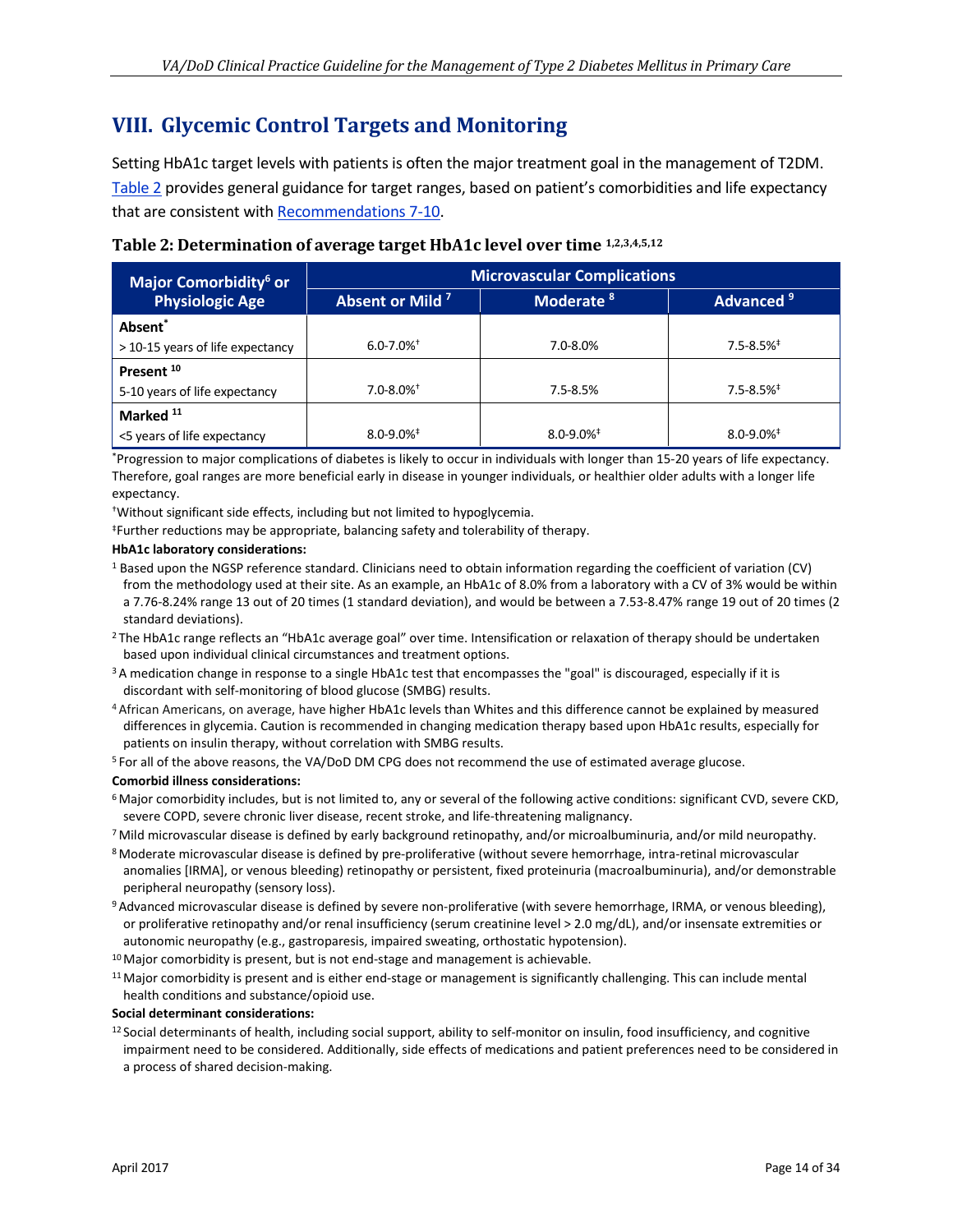### <span id="page-14-0"></span>**IX. Pharmacological Therapy**

When individualized glycemic goals are not achieved with nonpharmacological therapy such as diet and physical activity, adjunctive therapy with medications is indicated (se[e Recommendation 5\)](#page-11-2). The magnitude of the reduction in HbA1c necessary to achieve goals should be considered when choosing medications and when assessing hypoglycemia risk, weight gain, patient preferences, administration burden, and cost (see [Recommendations 4](#page-11-3) an[d 7\)](#page-11-1).

For treatment of DM in obese patients, see the VA/DoD Obesity CPG. $^8$  $^8$ 

#### *Considerations*

The evidence for pharmacological treatment options for T2DM was not systematically reviewed as part of this guideline update; therefore, formal recommendations could not be made. The rationale to not systematically review the evidence for pharmacotherapy was that the evidence in this area is rapidly evolving and therefore any recommendations made may be outdated during the lifetime of this guideline. In lieu of recommendations, the following considerations are offered based on usual care and recent SRs performed by other groups. Where applicable, users of this guideline are asked to refer to their respective agencies for guidance/criteria on the use of pharmacotherapy for T2DM that are based on the most current evidence.

The following considerations are based on usual care and SRs performed by other groups:

- 1. When selecting an agent, consideration must be given to efficacy, contraindications, drug interactions, comorbidities, and potential side effects. Discuss with patients the various treatment options and arrive at a shared treatment plan.
- 2. Insulin should be considered as initial therapy in any patient with hyperglycemia with significant symptoms, if ketosis is present, and in newly diagnosed or previously unrecognized T1DM.
- 3. Metformin should be given as the first-line agent unless there are contraindications.
- 4. In patients with metformin intolerance or contraindications, other drug classes can be considered. These include (not in order of preference): alpha-glucosidase inhibitors (AGIs), dipeptidyl peptidase-4 (DPP-4) inhibitors, glucagon-like peptide-1 (GLP-1) agonists, insulin, meglitinides, sodium glucose co-transporter 2 (SGLT2) inhibitors, sulfonylureas (SU), and thiazolidinediones (TZDs).
- 5. When initial therapy no longer provides adequate glycemic control, addition of a second-line agent from another class rather than substitution is usually necessary. Substitution can be reserved for intolerance/adverse effect to a drug. Combination of two anti-hyperglycemic drugs has the benefit of reducing hyperglycemia by working on different mechanisms that cause hyperglycemia (refer to [Figure 1\)](#page-15-0). Some agents are not generally used in combination or have not been studied in combination (refer t[o Table 14\)](#page-28-2). Although the evidence is clear on the relative efficacy of the various medications, their usage needs to be guided by clinical considerations.

<span id="page-14-1"></span> <sup>8</sup> See the VA/DoD Clinical Practice Guideline for Screening and Management of Overweight and Obesity. Available at: <http://www.healthquality.va.gov/guidelines/CD/obesity/>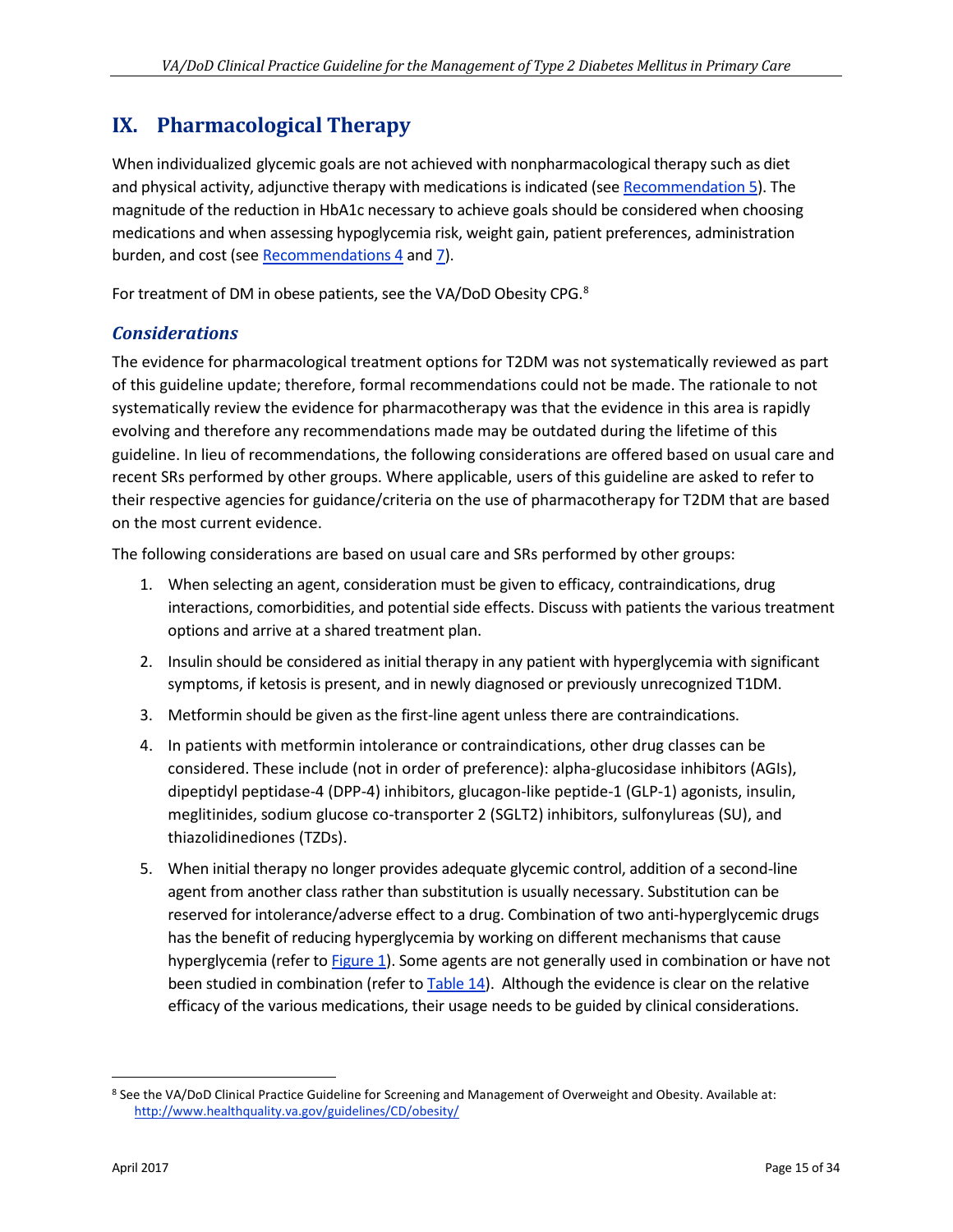- 6. Addition of basal insulin to existing regimen should be considered, particularly if the desired decrease in HbA1c is not likely to be achieved by use of combination therapy.
- 7. Patients and their families should be instructed to recognize and confirm their understanding of signs and symptoms of hypoglycemia and its management.
- 8. Given that new studies and FDA alerts will be published subsequent to the release of this guideline, clinicians should refer to the criteria for use published by the VA Pharmacy Benefits Management program (VA PBM) and the Department of Defense Pharmacy and Therapeutics Committee (DoD P&T).

![](_page_15_Figure_4.jpeg)

#### <span id="page-15-0"></span>**Figure 1: Sequential Treatment of Type 2 Diabetes\***

Abbreviations: DPP-4: dipeptidyl peptidase-4; DSME: diabetes self-management and education; GLP-1: glucagon-like peptide-1; SGLT2: sodium glucose co-transporter 2

\*Bile acid sequestrants, bromocriptine quick release, and pramlintide are uncommonly used agents in the management of diabetes and are not included in this guideline.

†Consider a trial of metformin extended-release in those with persistent adverse gastrointestinal effects from metformin immediate-release

<sup>+</sup>Second-line agents listed alphabetically; not in order of preference

‡If applicable, refer to VA [\(http://www.pbm.va.gov/\)](http://www.pbm.va.gov/) or DoD [\(http://www.health.mil/PandT\)](http://www.health.mil/PandT) guidance/criteria for further recommendations on use of these agents.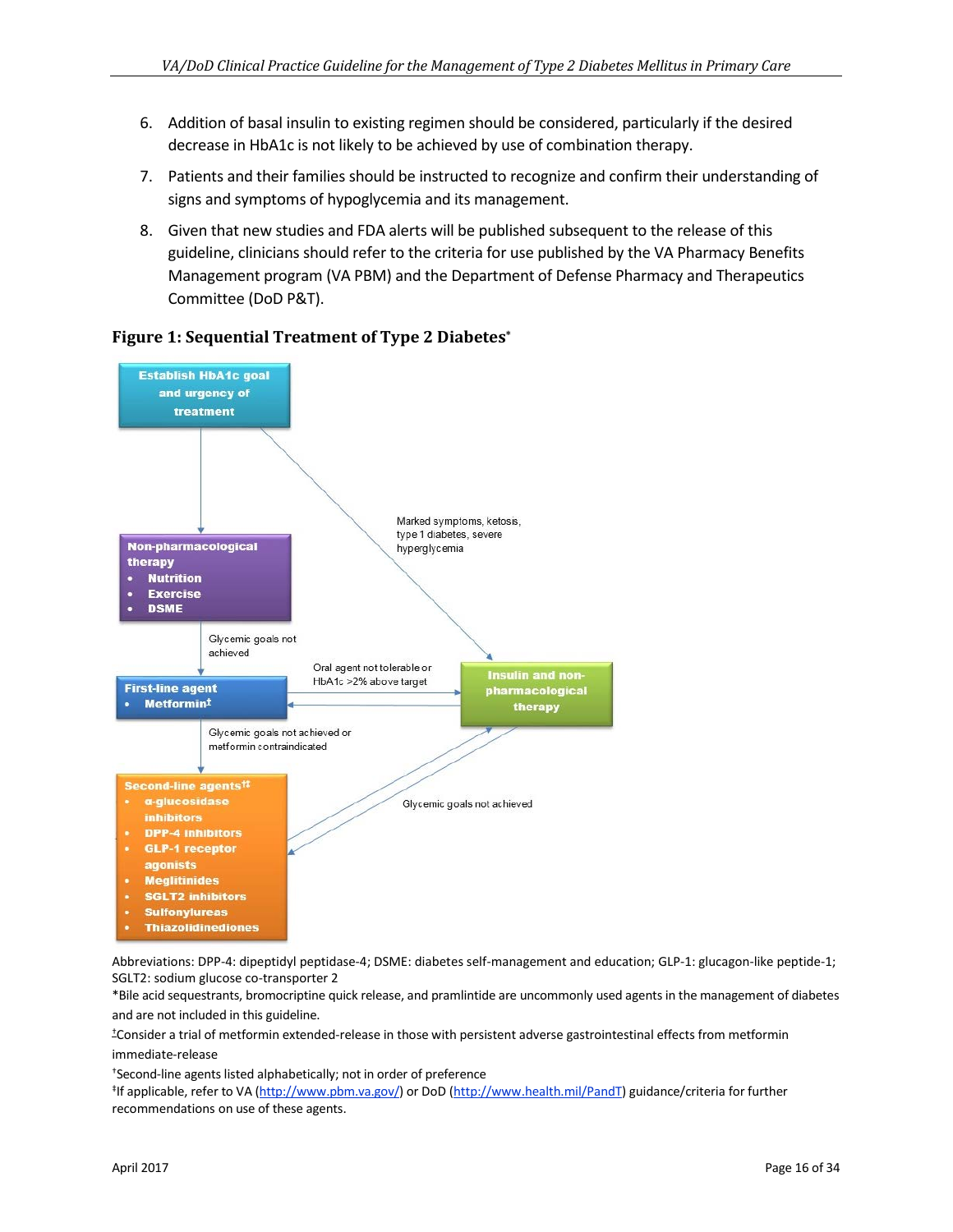| <b>Drug Class</b>    | <b>Average</b><br>HbA1c<br><b>Reduction</b> | <b>Potential for</b><br><b>Hypoglycemia</b> | <b>Impact</b><br><b>on</b><br><b>Weight</b> | <b>Clinical Considerations</b>                                                                                                                                                                                                                                                                                                                                                                                                                                                                                                                                                                                                                                                                                                            | <b>Adverse</b><br><b>Events/Side Effects</b>                                                                                                                                                          | <b>Cost</b>                                                        |
|----------------------|---------------------------------------------|---------------------------------------------|---------------------------------------------|-------------------------------------------------------------------------------------------------------------------------------------------------------------------------------------------------------------------------------------------------------------------------------------------------------------------------------------------------------------------------------------------------------------------------------------------------------------------------------------------------------------------------------------------------------------------------------------------------------------------------------------------------------------------------------------------------------------------------------------------|-------------------------------------------------------------------------------------------------------------------------------------------------------------------------------------------------------|--------------------------------------------------------------------|
| Acarbose<br>Miglitol | $0.5 - 1%$                                  | Low                                         | Weight<br>neutral                           | Administer at the start of each main meal<br>Titrate dose gradually to minimize GI effects<br>GI side effects may be intensified in patients<br>consuming large amounts of simple<br>carbohydrates<br>Reduces postprandial glucose values<br>Not recommended in patients with significant<br>renal impairment (SCr >2 mg/dL)<br>Use with caution in hepatic impairment<br>Contraindications: DKA, inflammatory bowel<br>disease, colonic ulceration, partial intestinal<br>obstruction, marked disorders of digestion or<br>absorption conditions, cirrhosis (acarbose)<br>Prevents breakdown of table sugar; therefore,<br>a source of glucose (dextrose, D-glucose)<br>should be readily available to treat symptoms<br>of hypoglycemia | Flatulence; tend to<br>abate with time<br>Diarrhea and<br><b>COL</b><br>abdominal pain<br>Dose-related<br>increase in serum<br>transaminases,<br>usually<br>asymptomatic,<br>reversible<br>(acarbose) | Inexpensive<br>(acarbose)<br>Moderately<br>expensive<br>(miglitol) |

#### **Table 3: Alpha-glucosidase inhibitors**

Abbreviations: DKA: diabetic ketoacidosis; dL: deciliter; GI: gastrointestinal; HbA1c: hemoglobin A1c; mg: milligram; SCr: serum creatinine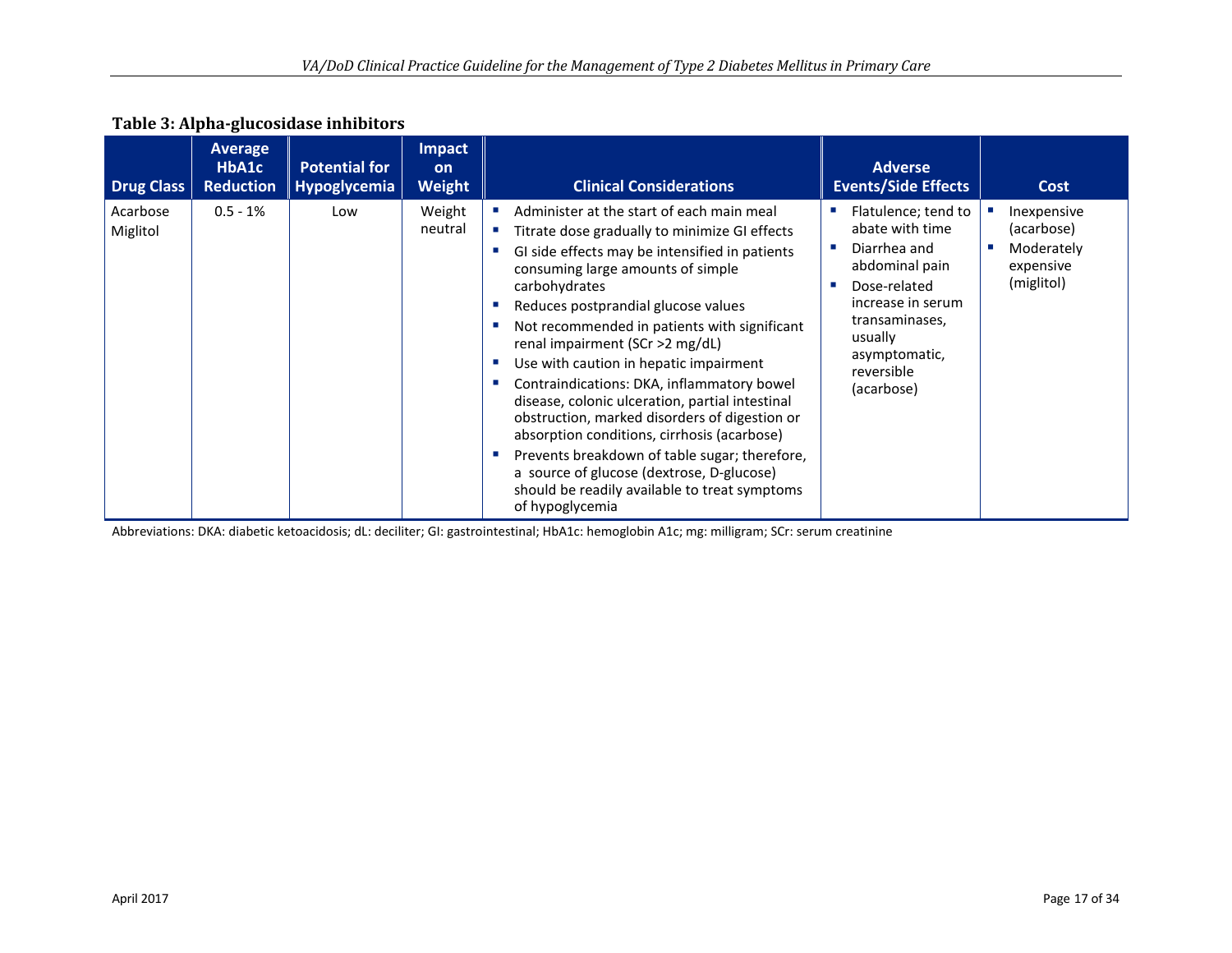#### **Table 4: Amylin analog**

| <b>Drug Class</b> | Average<br>HbA1c<br><b>Reduction</b> | <b>Potential for</b><br><b>Hypoglycemia</b> | Impact on<br>Weight | <b>Clinical Considerations</b>                                                                                                                                                                                                                                                                                                                                                                                                                                                                                                                                                                                                                                                                                                                                                                                    | <b>Adverse Events/Side</b><br><b>Effects</b> | Cost      |
|-------------------|--------------------------------------|---------------------------------------------|---------------------|-------------------------------------------------------------------------------------------------------------------------------------------------------------------------------------------------------------------------------------------------------------------------------------------------------------------------------------------------------------------------------------------------------------------------------------------------------------------------------------------------------------------------------------------------------------------------------------------------------------------------------------------------------------------------------------------------------------------------------------------------------------------------------------------------------------------|----------------------------------------------|-----------|
| Pramlintide       | $0.5 - 1%$                           | High (especially<br>in those with<br>T1DM)  | $\downarrow$ Weight | Indicated to be co-administered with mealtime<br>insulin<br>Reduces postprandial glucose values<br>×<br>Requires frequent pre- and post-meal and<br>bedtime glucose monitoring<br>When initiating pramlintide, reduce mealtime<br>insulin (including premixed insulin) dose by 50%;<br>individualize subsequent insulin doses<br>thereafter<br>Contraindicated in those with hypoglycemia<br>×<br>unawareness and confirmed gastroparesis<br>Patients that should NOT be considered for<br>п<br>pramlintide therapy:<br>Poor compliance with current insulin<br>regimen<br>Poor compliance with prescribed SMBG<br>HbA1c >9%<br>Recurrent severe hypoglycemic requiring<br>assistance during the past 6 months<br>Require the use of drugs that stimulate GI<br>motility<br>pediatric patients<br>Injectable<br>× | GI effects (nausea,<br>vomiting, anorexia)   | Expensive |

Abbreviations: GI: gastrointestinal; HbA1c: hemoglobin A1c; SMBG: self-monitoring of blood glucose; T1DM: type 1 diabetes mellitus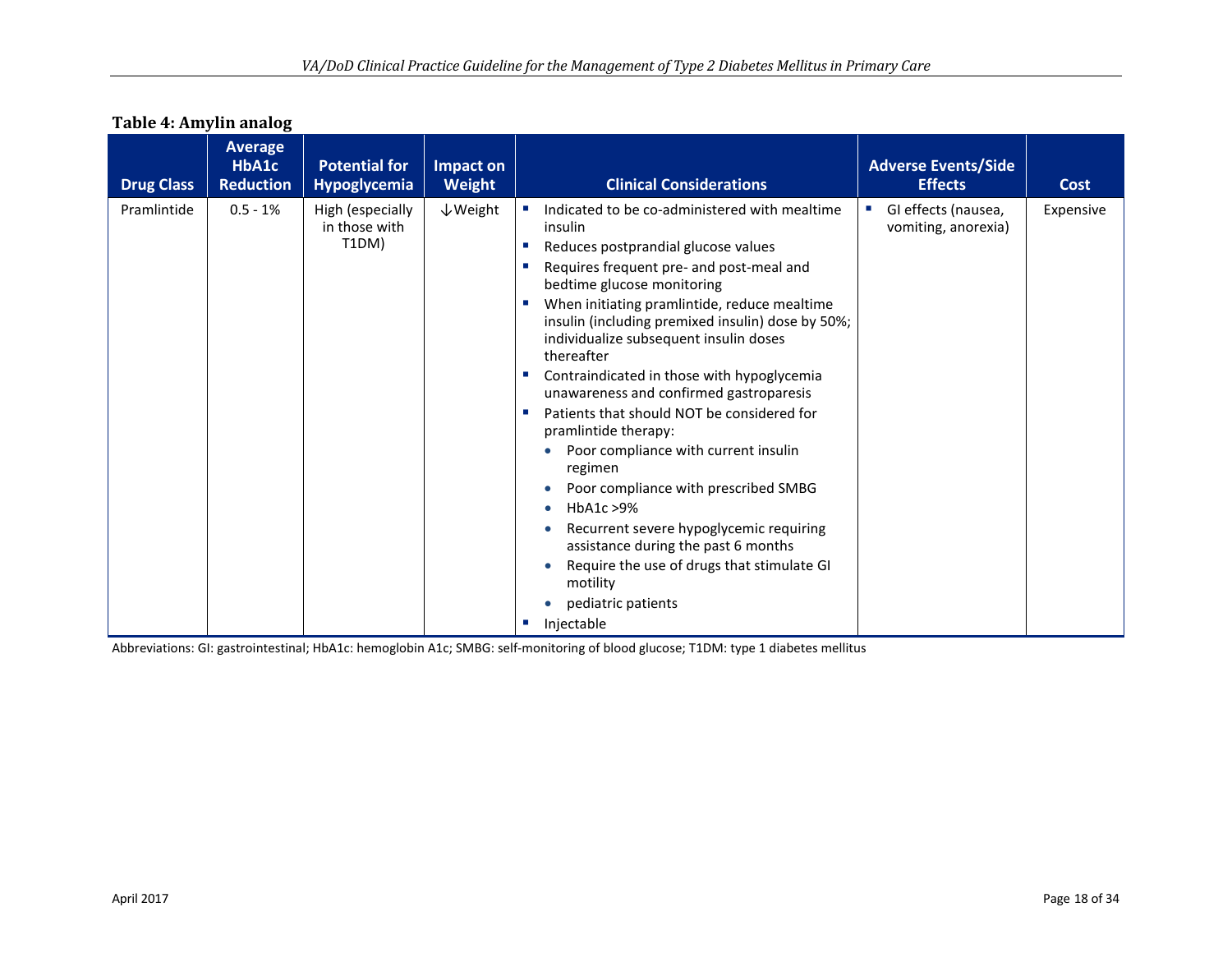#### **Table 5: Biguanides**

| <b>Drug Class</b> | <b>Average</b><br>HbA1c<br><b>Reduction</b> | <b>Potential for</b><br>Hypoglycemia | Impact<br>on<br><b>Weight</b> | <b>Clinical Considerations</b>                                                                                                                                                                                                                                                                                                                                                                                                                                                                                                                                                                                                                                                                                                                                                                                                                                                                                                                                                                 | <b>Adverse Events / Side</b><br><b>Effects</b>                                                                                                                                                                                                                                                           | <b>Cost</b> |
|-------------------|---------------------------------------------|--------------------------------------|-------------------------------|------------------------------------------------------------------------------------------------------------------------------------------------------------------------------------------------------------------------------------------------------------------------------------------------------------------------------------------------------------------------------------------------------------------------------------------------------------------------------------------------------------------------------------------------------------------------------------------------------------------------------------------------------------------------------------------------------------------------------------------------------------------------------------------------------------------------------------------------------------------------------------------------------------------------------------------------------------------------------------------------|----------------------------------------------------------------------------------------------------------------------------------------------------------------------------------------------------------------------------------------------------------------------------------------------------------|-------------|
| Metformin         | $1 - 1.5%$                                  | Low                                  | Weight<br>neutral             | Use well established<br>Before starting metformin, obtain the<br>patient's eGFR<br>Metformin is contraindicated in patients<br>with an eGFR below 30 mL/min/1.73 m <sup>2</sup><br>Starting metformin in patients with an<br>eGFR between 30-45 mL/min/1.73 $m2$ is<br>not recommended<br>Obtain an eGFR at least annually in all<br>patients taking metformin; in patients at<br>increased risk for the development of<br>renal impairment such as the elderly, renal<br>function should be assessed more<br>frequently<br>In patients taking metformin whose eGFR<br>later falls below 45 mL/min/1.73 m <sup>2</sup> ,<br>assess the benefits and risks of continuing<br>treatment; discontinue metformin if the<br>patient's eGFR later falls below 30<br>mL/min/1.73 m <sup>2</sup><br>Titrate dose gradually to minimize GI<br>symptoms; a trial of metformin extended-<br>release should be offered to patients<br>experiencing continued GI effects<br>Likely reduces CV events (UKPDS) | GI effects (diarrhea,<br>nausea, abdominal<br>cramping)<br>Rare risk of lactic<br>acidosis (risk is<br>increased in patients<br>with acute CHF,<br>dehydration, excessive<br>alcohol intake, renal<br>impairment or sepsis)<br>May impair vitamin<br>B12 absorption; rarely<br>associated with<br>anemia | Inexpensive |

Abbreviations: CHF: congestive heart failure; CV: cardiovascular; eGFR: estimated glomerular filtration rate; GI: gastrointestinal; HbA1c: hemoglobin A1c; m<sup>2</sup>: square meter; min: minute; mL: milliliter; UKPDS: United Kingdom Prospective Diabetes Study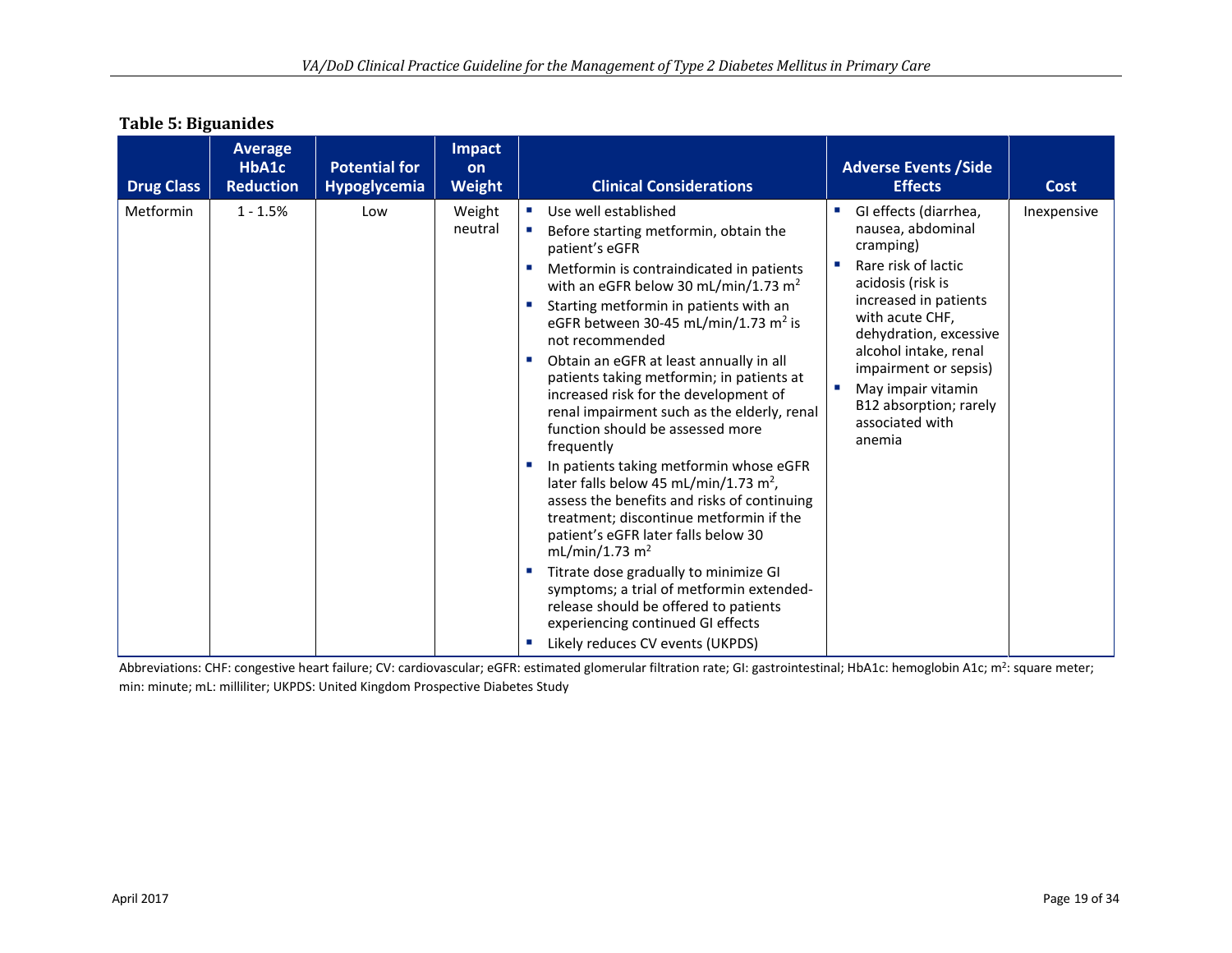### **Table 6: Dipeptidyl-Peptidase 4 Inhibitors**

| <b>Drug Class</b>                                       | Average<br>HbA1c<br><b>Reduction</b> | <b>Potential for</b><br><b>Hypoglycemia</b>                     | <b>Impact</b><br><b>on</b><br><b>Weight</b> | <b>Clinical Considerations</b>                                                                                                                                                                                                                                                                                                     | <b>Adverse Events/Side Effects</b>                                                                                                                                                                                                                                                                                                                                                                                                            | <b>Cost</b> |
|---------------------------------------------------------|--------------------------------------|-----------------------------------------------------------------|---------------------------------------------|------------------------------------------------------------------------------------------------------------------------------------------------------------------------------------------------------------------------------------------------------------------------------------------------------------------------------------|-----------------------------------------------------------------------------------------------------------------------------------------------------------------------------------------------------------------------------------------------------------------------------------------------------------------------------------------------------------------------------------------------------------------------------------------------|-------------|
| Sitagliptin<br>Saxagliptin<br>Linagliptin<br>Alogliptin | $0.5 - 1%$                           | Low<br>$(\uparrow$ risk when<br>combined with<br>SU or insulin) | Weight<br>neutral                           | May require dosage<br>adjustment for renal<br>impairment or concomitant<br>use of strong CYP3A4/5<br>inhibitors (varies by<br>product)<br>Use of CYP3A4 or P-gp<br>inducers with linagliptin is<br>not recommended<br>No cardiovascular benefits<br>compared to placebo<br>Not studied in patients with<br>history of pancreatitis | Hypersensitivity reactions (e.g., urticaria,<br>facial edema); post-marketing reports of<br>serious hypersensitivity reactions such as<br>anaphylaxis, angioedema, and exfoliative<br>skin conditions<br>Acute pancreatitis has been reported;<br>discontinue if pancreatitis is suspected<br>Severe and disabling arthralgia has been<br>reported<br>May increase risk for hospitalization for<br>heart failure (saxagliptin and alogliptin) | Expensive   |

Abbreviations: CYP3A4/5: Cytochrome P450 3A4; HbA1c: hemoglobin A1c; P-gp: P-glycoprotein; SU: sulfonylurea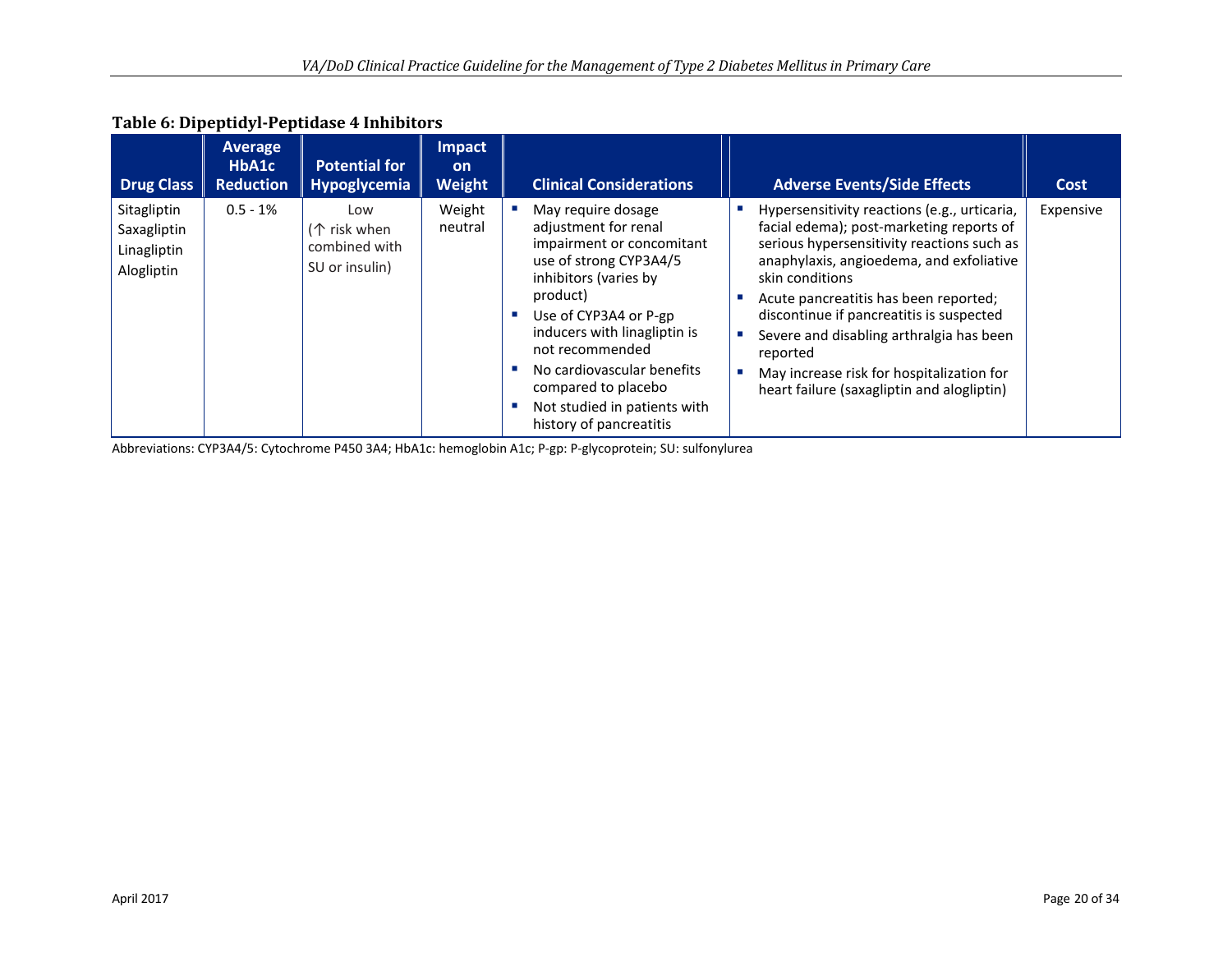| <b>Drug Class</b>                                                                                            | <b>Average</b><br>HbA1c<br><b>Reduction</b> | <b>Potential for</b><br><b>Hypoglycemia</b>            | Impact on<br>Weight | <b>Clinical Considerations</b>                                                                                                                                                                                                                                                                                                                                                                                                                                                                                                                                                                                                                                                                                                                                          | <b>Adverse Events/Side</b><br><b>Effects</b>                                                                                                                                                                                                                                                                                                                                                                                                                                             | <b>Cost</b> |
|--------------------------------------------------------------------------------------------------------------|---------------------------------------------|--------------------------------------------------------|---------------------|-------------------------------------------------------------------------------------------------------------------------------------------------------------------------------------------------------------------------------------------------------------------------------------------------------------------------------------------------------------------------------------------------------------------------------------------------------------------------------------------------------------------------------------------------------------------------------------------------------------------------------------------------------------------------------------------------------------------------------------------------------------------------|------------------------------------------------------------------------------------------------------------------------------------------------------------------------------------------------------------------------------------------------------------------------------------------------------------------------------------------------------------------------------------------------------------------------------------------------------------------------------------------|-------------|
| Exenatide<br>Liraglutide<br>Lixisenatide<br>Once weekly<br>agents<br>Exenatide<br>Albiglutide<br>Dulaglutide | $1 - 1.5%$                                  | Low<br>(个 risk when<br>combined with<br>SU or insulin) | $\downarrow$ Weight | Reduces postprandial glucose values<br>×<br>Contraindicated in patients with a<br>×.<br>personal or family history of<br>medullary thyroid carcinoma or in<br>patients with multiple endocrine<br>neoplasia syndrome type 2<br>Consider other antidiabetic<br>therapies in patients with a history<br>of pancreatitis<br>Use with caution in patients<br>×.<br>receiving oral medications that<br>require rapid GI absorption<br>Avoid use if patient has severe GI<br>disease, including severe<br>gastroparesis<br>May require dosage adjustment for<br>renal impairment (varies by<br>product); exenatide should not be<br>used if eGFR <30 mL/minute/1.73 m <sup>2</sup><br>Injectable<br>ш<br>Liraglutide was shown to reduce the<br>risk of cardiovascular events | GI effects (nausea,<br>vomiting, diarrhea)<br>Reports of renal<br>п<br>impairment usually in<br>association with nausea,<br>vomiting, diarrhea<br>Injection site reactions<br>Post-marketing reports,<br>п<br>including fatal and non-<br>fatal hemorrhagic or<br>necrotizing pancreatitis.<br>Post-marketing reports<br>of serious<br>hypersensitivity<br>reactions (e.g.,<br>anaphylactic reactions<br>and angioedema).<br>Unconfirmed association<br>with medullary cell<br>carcinoma | Expensive   |

Abbreviations: CYP3A4/5: Cytochrome P450 3A4; eGFR: estimated glomerular filtration rate; GI: gastrointestinal; HbA1c: hemoglobin A1c; m<sup>2</sup>: square meter; mL: milliliter; SU: sulfonylurea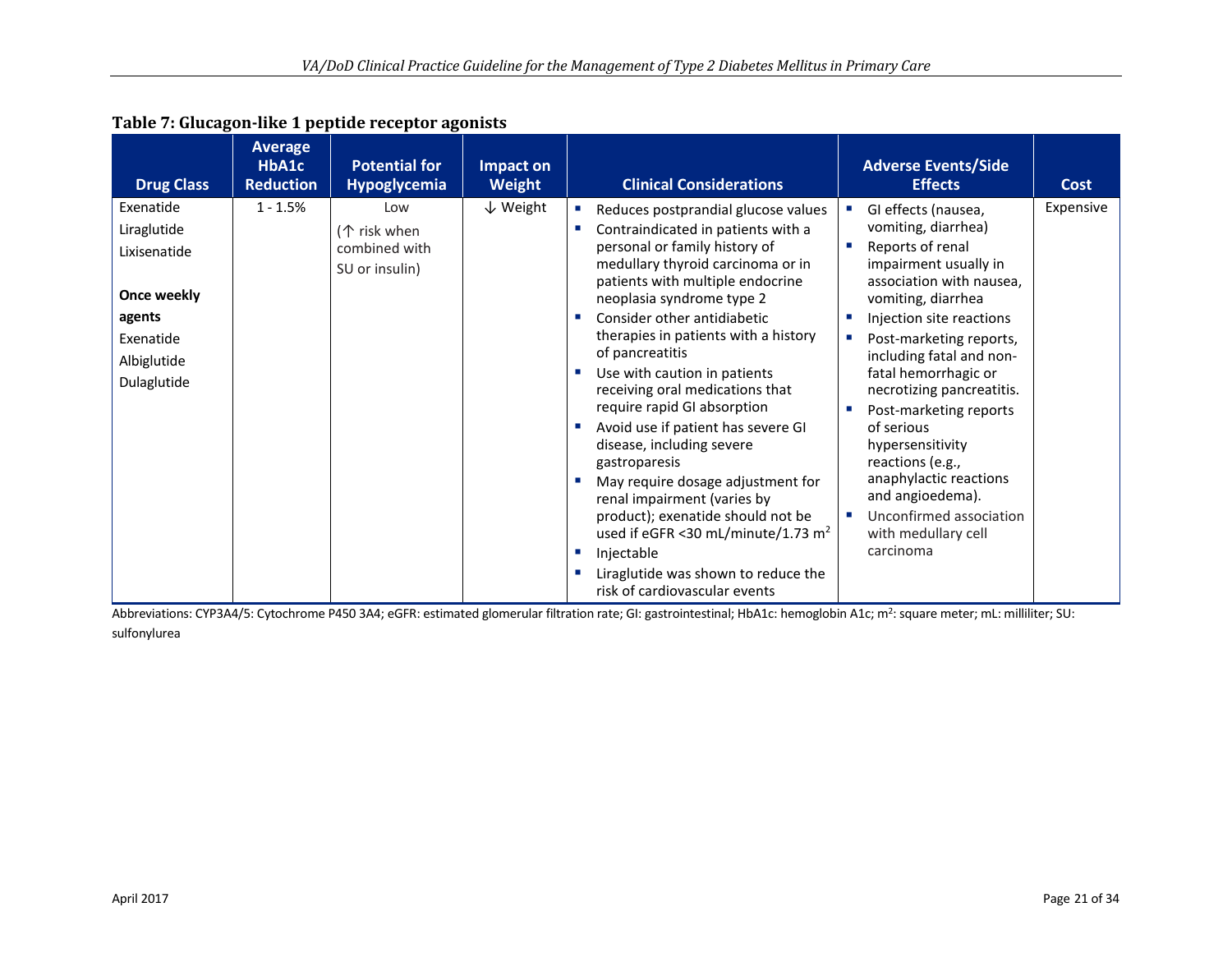| <b>Drug Class</b>                                                                                                                                                                                                       | <b>Average</b><br>HbA1c<br><b>Reduction</b> | <b>Potential for</b><br>Hypoglycemia | Impact on<br>Weight | <b>Clinical Considerations</b>                                                                                                                                                                                                                                                                                                                              | <b>Adverse Events /</b><br><b>Side Effects</b>                                                                                         | <b>Cost</b>                                                                |
|-------------------------------------------------------------------------------------------------------------------------------------------------------------------------------------------------------------------------|---------------------------------------------|--------------------------------------|---------------------|-------------------------------------------------------------------------------------------------------------------------------------------------------------------------------------------------------------------------------------------------------------------------------------------------------------------------------------------------------------|----------------------------------------------------------------------------------------------------------------------------------------|----------------------------------------------------------------------------|
| Insulin (prandial)<br>Short-acting<br>Regular<br>Rapid-acting analog<br>Lispro<br>Aspart<br>Glulisine<br>Insulin (basal)<br>Intermediate-acting<br><b>NPH</b><br>Long-acting analogs<br>Glargine<br>Detemir<br>Degludec | Variable                                    | Moderate-high                        | 个 Weight            | Use well established<br>$\mathcal{L}_{\mathcal{A}}$<br>Most effective at lowering<br>a.<br>elevated glucose<br>Dosing can be individualized<br>$\mathcal{L}_{\mathcal{A}}$<br>Beneficial effect on<br>triglycerides and HDL-C<br>Lower doses may be needed<br>$\mathcal{L}_{\mathcal{A}}$<br>for renal and hepatic<br>impairment<br>Patient training needed | $\overline{\phantom{a}}$<br>Hypersensitivity<br>reactions<br>Injection site<br>reactions<br>Anaphylaxis has<br>been reported<br>(rare) | Inexpensive<br>(human<br>insulin)<br>Moderate to<br>expensive<br>(analogs) |
| Premixed<br>NPH/Regular<br>Biphasic insulin aspart<br>Insulin lispro<br>protamine/lispro<br>Insulin degludec/aspart                                                                                                     |                                             |                                      |                     |                                                                                                                                                                                                                                                                                                                                                             |                                                                                                                                        |                                                                            |

#### **Table 8: Insulin**

Abbreviations: HbA1c: hemoglobin A1c; HDL-C: high-density lipoprotein cholesterol; NPH: neutral protamine Hagedorn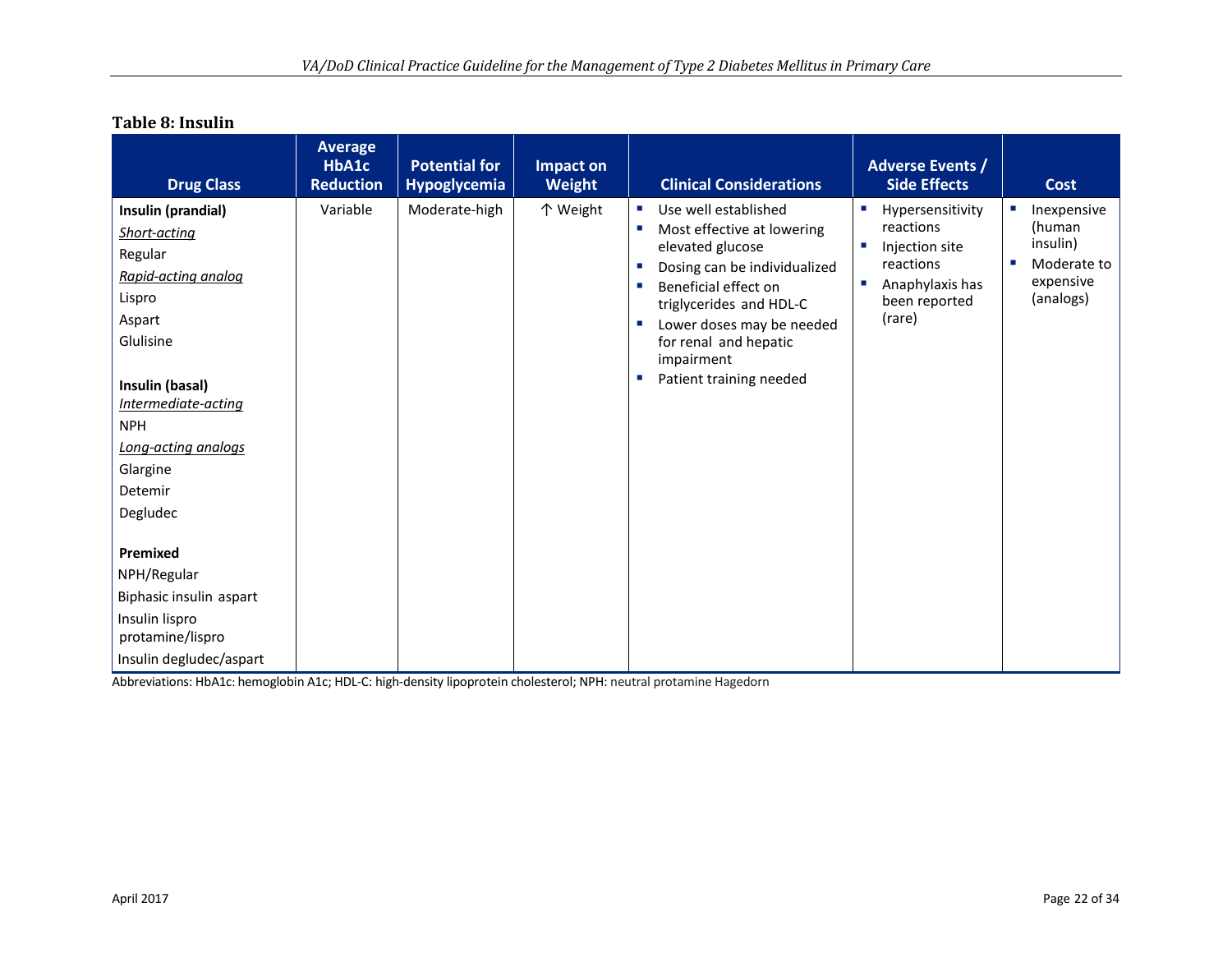| <b>Drug Class</b>          | Average<br>HbA1c<br><b>Reduction</b> | <b>Potential for</b><br><b>Hypoglycemia</b> | Impact on<br><b>Weight</b> | <b>Clinical Considerations</b>                                                                                                                                                                                                                                                                                                                                                                                                                                                               | <b>Adverse Events/Side</b><br><b>Effects</b>        | Cost                                                                     |
|----------------------------|--------------------------------------|---------------------------------------------|----------------------------|----------------------------------------------------------------------------------------------------------------------------------------------------------------------------------------------------------------------------------------------------------------------------------------------------------------------------------------------------------------------------------------------------------------------------------------------------------------------------------------------|-----------------------------------------------------|--------------------------------------------------------------------------|
| Nateglinide<br>Repaglinide | $0.5 - 1%$                           | Moderate                                    | 个 Weight                   | Administer with meals; scheduled<br>dose should not be administered if a<br>meal is missed to avoid hypoglycemia<br>Reduces postprandial glucose values<br>Use with caution in patients with<br>moderate to severe hepatic<br>impairment and severe renal<br>impairment<br>Use with caution in the elderly,<br>debilitated, and malnourished<br>patients; may be more susceptible to<br>glucose-lowering effects<br>Combination therapy with SU is not<br>recommended, no additional benefit | Upper respiratory<br>infection<br>Flu-like symptoms | Inexpensive<br>(repaglinide)<br>Moderately<br>expensive<br>(nateglinide) |

#### **Table 9: Meglitinides**

Abbreviations: HbA1c: hemoglobin A1c; SU: sulfonylureas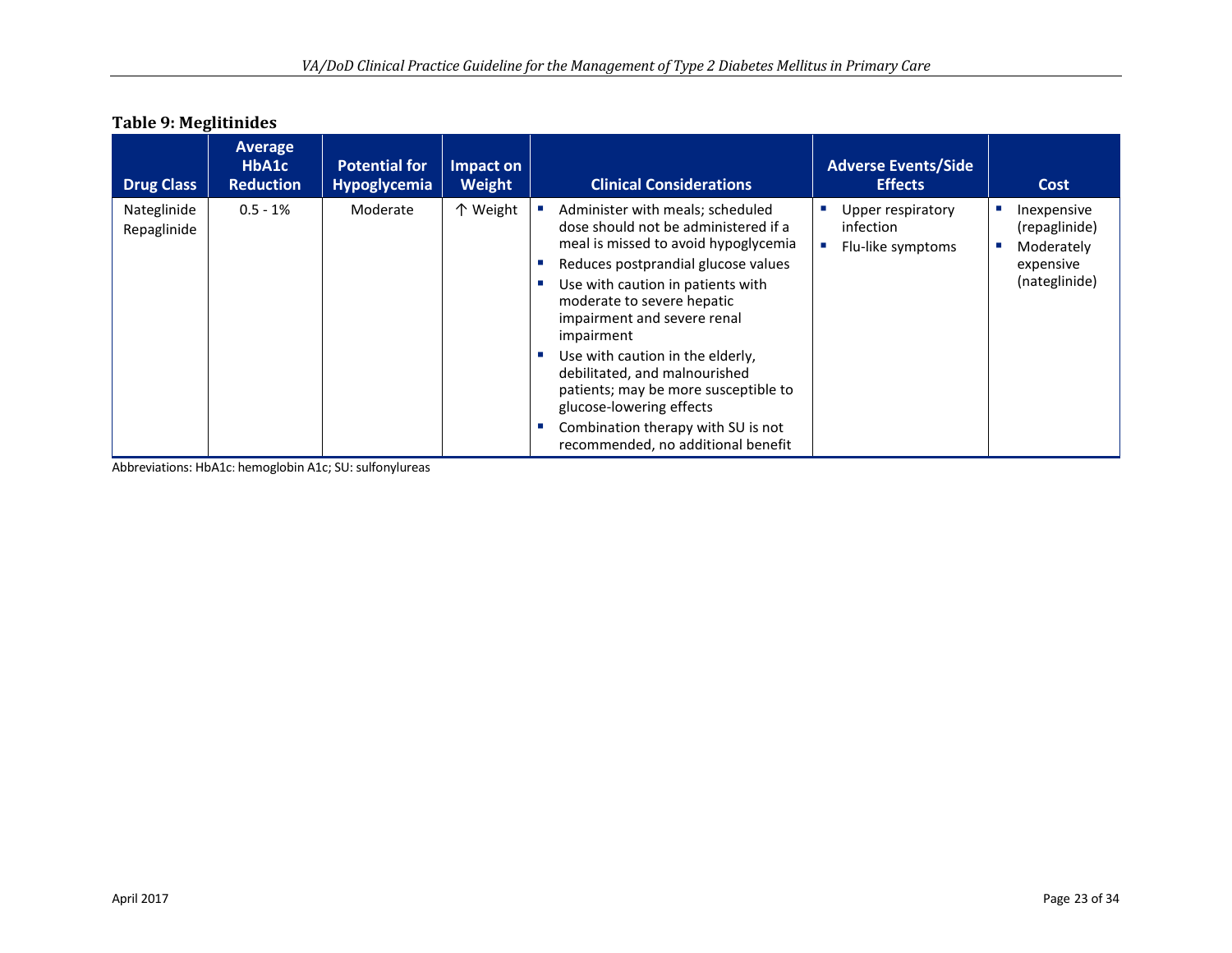| <b>Drug Class</b>                               | <b>Average</b><br>HbA1c<br><b>Reduction</b> | <b>Potential for</b><br><b>Hypoglycemia</b> | Impact on<br>Weight |                                | <b>Clinical Considerations</b>                                                                                                                                                                                                                                                               |                                                                                                                                   | <b>Adverse Events/Side Effects</b>                                                                                                                                                                                                                                                                                                                                                                                                                                                                                                                                                                                                                                                                                               | <b>Cost</b> |
|-------------------------------------------------|---------------------------------------------|---------------------------------------------|---------------------|--------------------------------|----------------------------------------------------------------------------------------------------------------------------------------------------------------------------------------------------------------------------------------------------------------------------------------------|-----------------------------------------------------------------------------------------------------------------------------------|----------------------------------------------------------------------------------------------------------------------------------------------------------------------------------------------------------------------------------------------------------------------------------------------------------------------------------------------------------------------------------------------------------------------------------------------------------------------------------------------------------------------------------------------------------------------------------------------------------------------------------------------------------------------------------------------------------------------------------|-------------|
| Canagliflozin<br>Dapagliflozin<br>Empagliflozin | $0.5 - 1%$                                  | Low                                         | $\downarrow$ Weight | $\mathcal{M}_{\rm{eff}}$<br>W. | Do not use if eGFR <45 mL/min/1.73<br>$m2$ (empagliflozin/canagliflozin) or<br><60 mL/min/1.73 m <sup>2</sup> (dapagliflozin)<br>Empagliflozin was shown to reduce<br>the risk of cardiovascular events<br>compared to placebo<br>Decrease triglycerides<br>Increase HDL-C<br>Increase LDL-C | and a<br>$\mathcal{L}_{\mathcal{A}}$<br>$\mathcal{L}_{\mathcal{A}}$<br>$\mathcal{L}_{\mathcal{A}}$<br>$\mathcal{L}_{\mathcal{A}}$ | Urinary tract<br>infections/urosepsis<br>Genital mycotic infections<br>(higher incidence in females<br>and uncircumcised males)<br>Increased risk for<br>hypotension, orthostasis,<br>volume depletion in elderly,<br>those taking diuretics, or anti-<br>hypertensives<br>Decreased eGFR or increased<br>serum creatinine may occur;<br>elderly and those with<br>preexisting renal impairment<br>may be at greater risk<br>Decrease in systolic blood<br>pressure (~4-6 mmHg)<br>DKA rare (presenting blood<br>glucose levels may be below<br>those typically expected for<br>diabetic ketoacidosis (often<br><250 mg/dL).<br>Decreased bone density and<br>increased risk of bone<br>fractures reported with<br>canagliflozin | Expensive   |

#### **Table 10: Sodium glucose co-transporter 2 (SGLT2) inhibitors**

Abbreviations: DKA: diabetic ketoacidosis; dL: deciliter; eGFR: estimated glomerular filtration rate; HbA1c: hemoglobin A1c; HDL-C: high density lipoprotein-cholesterol; LDL-C: low density lipoprotein-cholesterol; m<sup>2</sup>: square meter; mg: milligram; min: minute; mL: milliliter; mmHg: millimeter of mercury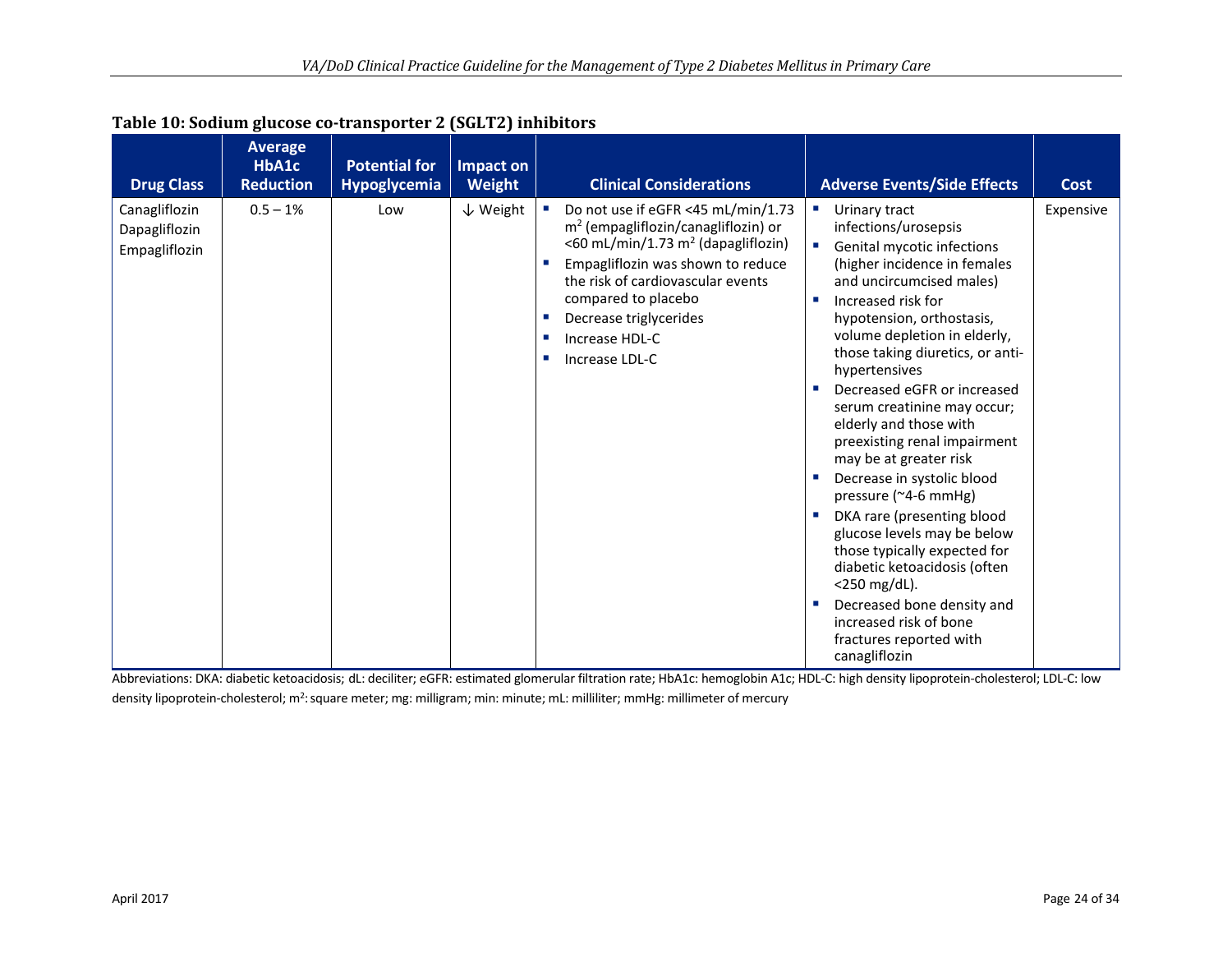#### **Table 11: Sulfonylureas**

| <b>Drug Class</b>                                                                                                                                                       | <b>Average</b><br>HbA1c<br><b>Reduction</b> | <b>Potential for</b><br><b>Hypoglycemia</b> | Impact on<br>Weight | <b>Clinical Considerations</b>                                                                                                                                                                                                                                           | <b>Adverse Events/Side</b><br><b>Effects</b>                                                                            | Cost        |
|-------------------------------------------------------------------------------------------------------------------------------------------------------------------------|---------------------------------------------|---------------------------------------------|---------------------|--------------------------------------------------------------------------------------------------------------------------------------------------------------------------------------------------------------------------------------------------------------------------|-------------------------------------------------------------------------------------------------------------------------|-------------|
| Second<br><b>Generation</b><br>Glimepiride<br>Glipizide<br>Glyburide<br><b>First generation</b><br>agents seldom<br>used<br>Chlorpropamide<br>Tolazamide<br>Tolbutamide | $1 - 1.5%$                                  | Moderate                                    | 个 Weight            | Effectiveness diminishes with<br>progression of T2DM due to continued<br>beta cell destruction<br>Use with caution in elderly and<br>patients with hepatic or renal<br>impairment<br>Patients with G6PD may be at an<br>increased risk of SU-induced hemolytic<br>anemia | Allergic skin reactions<br>SIADH has been<br>reported<br>Dose-related GI effects<br>(nausea, diarrhea,<br>constipation) | Inexpensive |

Abbreviations: G6PD: glucose-6-phosphate dehydrogenase deficiency; GI: gastrointestinal; HbA1c: hemoglobin A1c; SIADH: syndrome of inappropriate antidiuretic hormone

secretion; SU: sulfonylurea; T2DM: type 2 diabetes mellitus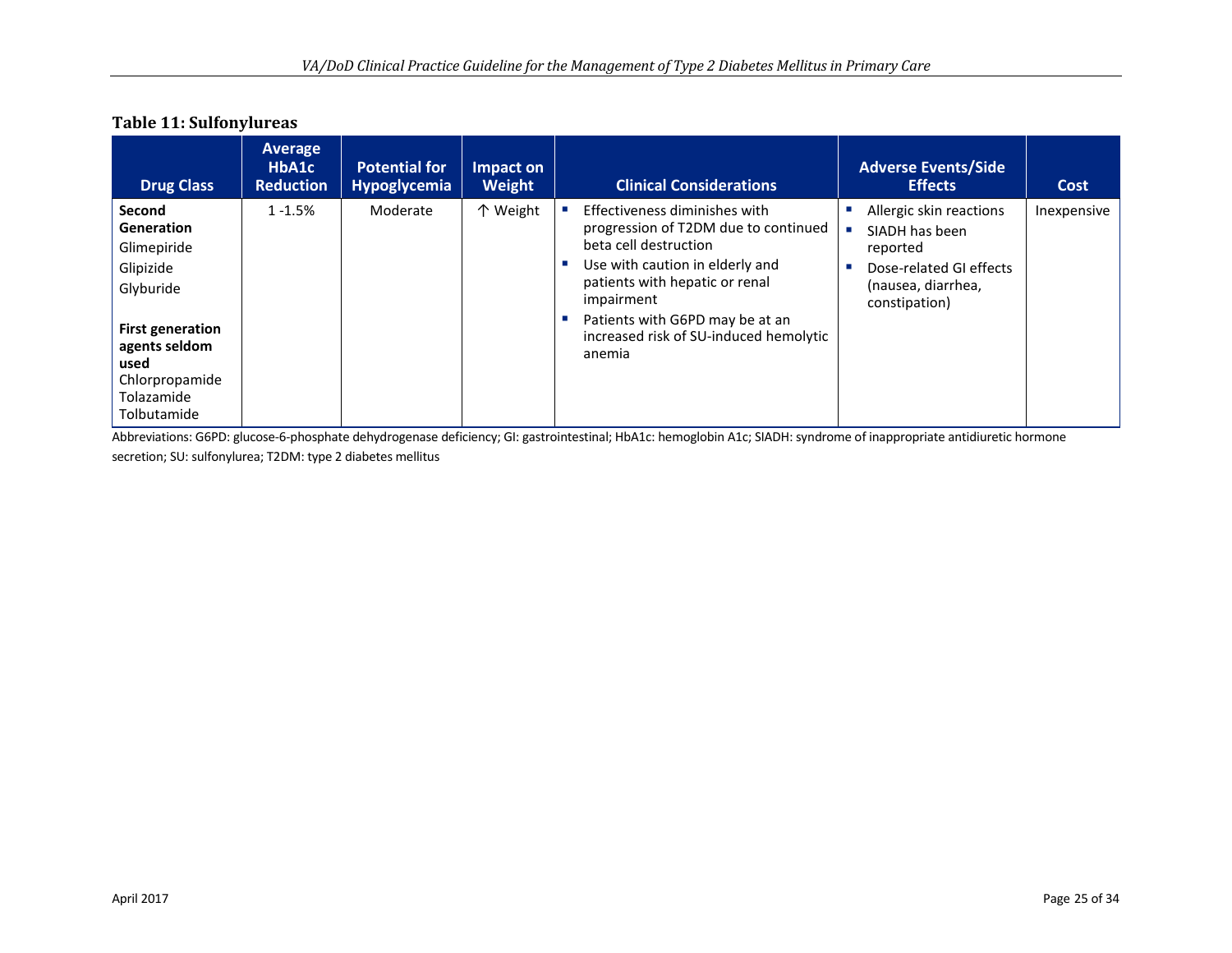#### **Table 12: Thiazolidinediones**

| <b>Drug Class</b>             | <b>Average</b><br>HbA1c<br><b>Reduction</b> | <b>Potential for</b><br><b>Hypoglycemia</b>                     | <b>Impact</b><br>on<br><b>Weight</b> | <b>Clinical Considerations</b>                                                                                                                                                                                                                                                                                                                                                                                                                                                                                                                                                                                                                                                            | <b>Adverse Events/Side</b><br><b>Effects</b>                                                                                                                                                                                                                                                                                                                                                                                                                                                         | <b>Cost</b>                                                                      |
|-------------------------------|---------------------------------------------|-----------------------------------------------------------------|--------------------------------------|-------------------------------------------------------------------------------------------------------------------------------------------------------------------------------------------------------------------------------------------------------------------------------------------------------------------------------------------------------------------------------------------------------------------------------------------------------------------------------------------------------------------------------------------------------------------------------------------------------------------------------------------------------------------------------------------|------------------------------------------------------------------------------------------------------------------------------------------------------------------------------------------------------------------------------------------------------------------------------------------------------------------------------------------------------------------------------------------------------------------------------------------------------------------------------------------------------|----------------------------------------------------------------------------------|
| Pioglitazone<br>Rosiglitazone | $1 - 1.5%$                                  | Low<br>$(\uparrow$ risk when<br>combined with<br>SU or insulin) | 个 Weight                             | Contraindicated in those with NYHA<br>Class III or IV heart failure<br>Use with caution in patients with<br>NYHA Class I/II heart failure or<br>patients with risk factors for heart<br>failure<br>Not recommended in symptomatic<br>heart failure<br>Do not use in patients with active<br>bladder cancer; consider risk versus<br>benefits of using pioglitazone in<br>those with a history of bladder<br>cancer<br>Use with caution in premenopausal,<br>anovulatory women; may result in<br>resumption of ovulation, increasing<br>risk of pregnancy<br>Administer cautiously in those with<br>×.<br>abnormal liver function tests<br>Pioglitazone may reduce CV events<br><b>COL</b> | Edema usually dose-<br>related<br>Cause or exacerbate<br>heart failure<br>(greater risk if used<br>with insulin)<br>Macular edema has<br>been reported (may<br>present with blurred<br>vision or decreased<br>visual acuity)<br>Increased incidence<br>of bone fractures in<br>females occurring in<br>the upper arm, hand<br>and foot<br>Liver injury has been<br>reported; if ALT >3x<br>ULN do not<br>reinitiate therapy<br>without another<br>explanation for the<br>liver test<br>abnormalities | Inexpensive<br>(pioglitazone)<br>Moderately<br>×<br>expensive<br>(rosiglitazone) |

Abbreviations: ALT: alanine aminotransferase; CV: cardiovascular; HbA1c: hemoglobin A1c; NYHA: New York Heart Association; SU: sulfonylurea; ULN: upper limit of normal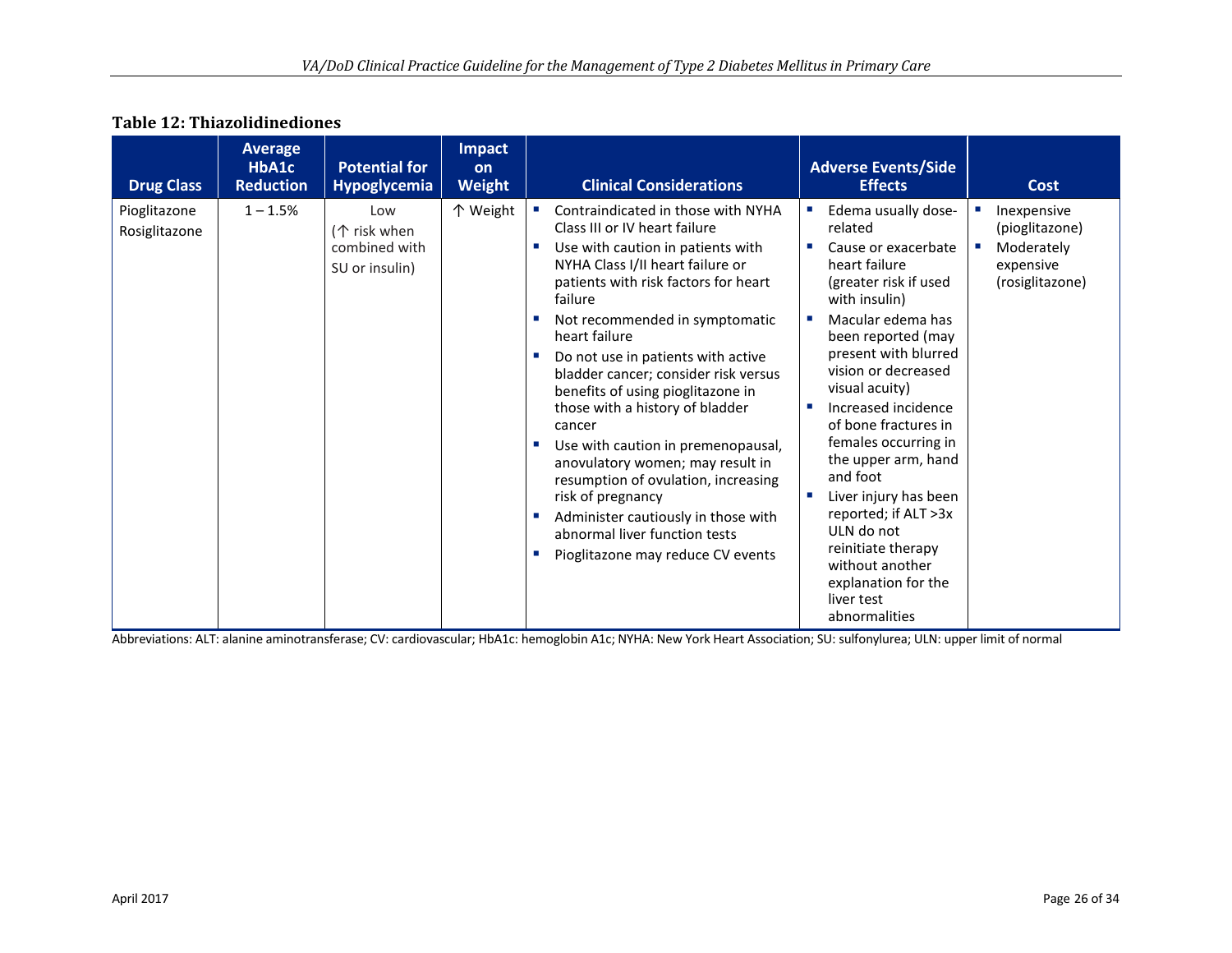| <b>Insulin</b>                            | <b>Peak</b><br><b>Onset</b>                                   |                                                         | <b>Duration</b>                                                             | <b>Half-life</b>                                                               | <b>Comments</b>                                                                                                                                 |  |  |  |  |  |  |
|-------------------------------------------|---------------------------------------------------------------|---------------------------------------------------------|-----------------------------------------------------------------------------|--------------------------------------------------------------------------------|-------------------------------------------------------------------------------------------------------------------------------------------------|--|--|--|--|--|--|
| <b>Prandial (bolus) Insulin</b>           |                                                               |                                                         |                                                                             |                                                                                |                                                                                                                                                 |  |  |  |  |  |  |
| <b>Rapid-Acting</b>                       |                                                               |                                                         |                                                                             |                                                                                |                                                                                                                                                 |  |  |  |  |  |  |
| Insulin aspart                            | NovoLog: 0.2 to 0.3 hr<br>NovoLog Mix 70/30: 10 to<br>20 mins | NovoLog: 1 to 3 hrs<br>NovoLog Mix 70/30: 1 to<br>4 hrs | NovoLog: 3 to 5 hrs<br>NovoLog Mix 70/30: 18 to<br>24 hrs                   | Subcutaneous: 81 min<br>(NovoLog); $\approx$ 8 to 9 hrs<br>(NovoLog Mix 70/30) | Appearance: clear;<br>covers insulin needs at<br>the time of the                                                                                |  |  |  |  |  |  |
| <b>Insulin lispro</b>                     | Subcutaneous: 0.25 to<br>0.5 <sub>hr</sub>                    | Subcutaneous: 0.5 to<br>2.5 hrs                         | Subcutaneous: $\approx$ 1 hr,<br>Subcutaneous: < 5 hrs<br>IV: 51 to 55 mins |                                                                                | injection                                                                                                                                       |  |  |  |  |  |  |
| <b>Insulin glulisine</b>                  | 5 to 15 mins                                                  | 1.6 to 2.8 hr                                           | $<$ 5 hrs                                                                   | IV: 13 mins,<br>Subcutaneous: 42 mins                                          |                                                                                                                                                 |  |  |  |  |  |  |
| <b>Short-Acting</b>                       |                                                               |                                                         |                                                                             |                                                                                |                                                                                                                                                 |  |  |  |  |  |  |
| <b>Regular insulin</b>                    | Subcutaneous: $\approx$ 0.5 hr,<br>IV: 10 to 15 mins          | Subcutaneous: 3 hrs                                     | U 100: 4 to 12 hrs;<br>U 500: up to 24 hrs                                  | IV: 17 mins,<br>Subcutaneous: 86 to<br>141 mins                                | Appearance: clear;<br>covers insulin needs<br>for meals eaten within<br>30-60 mins                                                              |  |  |  |  |  |  |
| <b>Basal Insulin</b>                      |                                                               |                                                         |                                                                             |                                                                                |                                                                                                                                                 |  |  |  |  |  |  |
| <b>Intermediate-Acting</b>                |                                                               |                                                         |                                                                             |                                                                                |                                                                                                                                                 |  |  |  |  |  |  |
| 1 to 1.5 hrs<br>Insulin isophane<br>(NPH) |                                                               | 4 to 12 hrs                                             | 14.5 hrs                                                                    | $\approx$ 4.4 hrs                                                              | Appearance: cloudy;<br>covers insulin needs<br>for about half the day<br>or overnight. Often<br>combined with rapid-<br>or short-acting insulin |  |  |  |  |  |  |
|                                           | Long-Acting (Not be mixed with other insulins)                |                                                         |                                                                             |                                                                                |                                                                                                                                                 |  |  |  |  |  |  |
| <b>Insulin detemir</b>                    | 3 to 4 hrs                                                    | None                                                    | Up to 24 hrs                                                                | 5 to 7 hrs                                                                     | Appearance: clear;                                                                                                                              |  |  |  |  |  |  |
| Insulin glargine                          | Lantus: 3 to 4 hrs<br>Toujeo: 6 hrs                           | None                                                    | Lantus: Up to 24 hrs<br>Toujeo: ≥24 hrs                                     |                                                                                | covers insulin needs<br>for about 1 full day.<br>Often used as needed,                                                                          |  |  |  |  |  |  |
| Insulin degludec                          | 1 <sub>hr</sub>                                               | 9 hrs                                                   | At least 42 hrs                                                             | 25 hrs                                                                         | or with rapid- or short-<br>acting insulin                                                                                                      |  |  |  |  |  |  |

#### **Table 13: Insulin: Summary of Pharmacokinetics [\[22-28\]](#page-33-2)**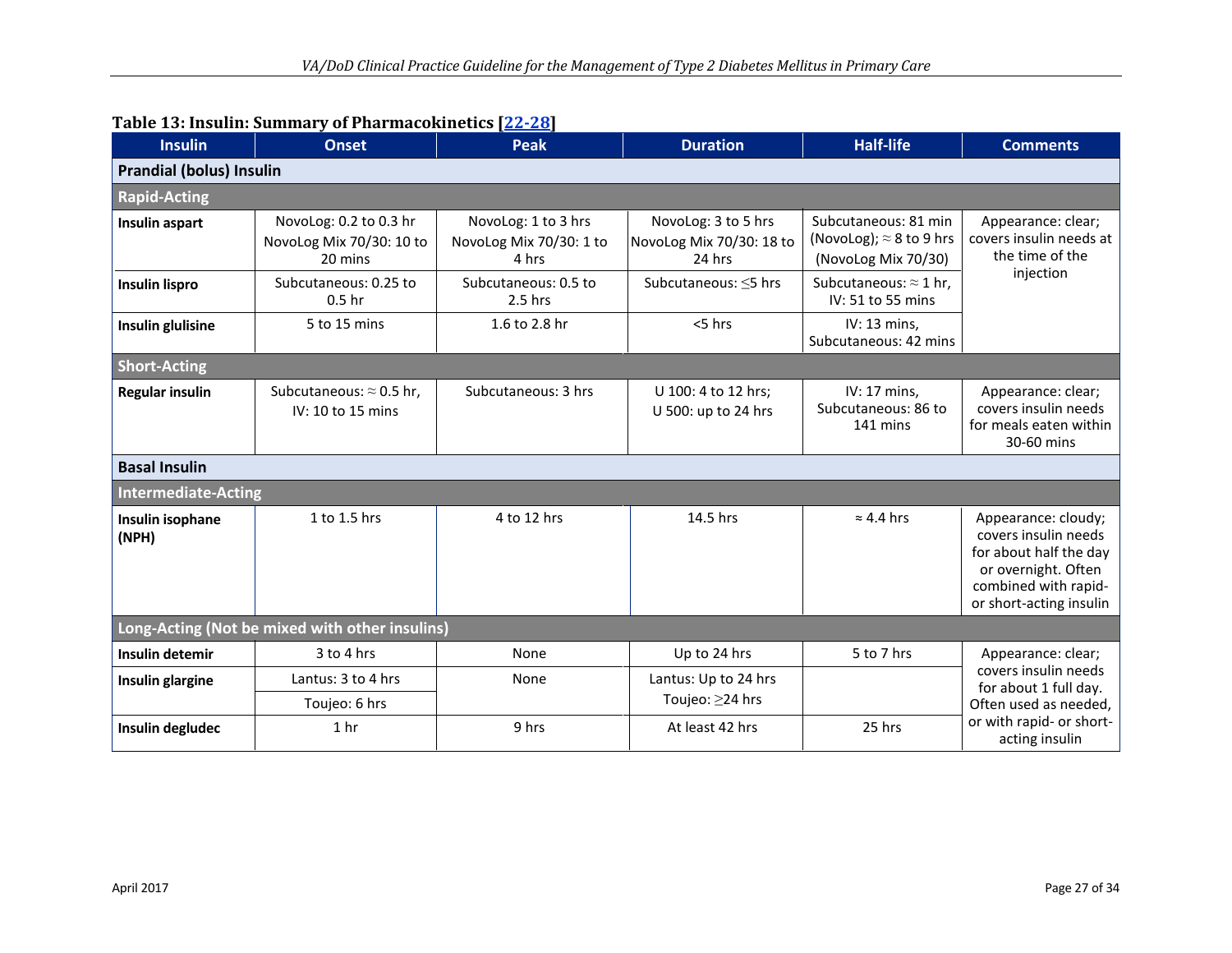| <b>Insulin</b>            | <b>Peak</b><br><b>Onset</b>                                                           |  | <b>Duration</b> | Half-life | <b>Comments</b> |  |  |  |  |  |  |  |
|---------------------------|---------------------------------------------------------------------------------------|--|-----------------|-----------|-----------------|--|--|--|--|--|--|--|
| <b>Pre-Mixed Products</b> |                                                                                       |  |                 |           |                 |  |  |  |  |  |  |  |
| 70 NPH/30 Regular         | Not to be mixed with other insulins. Cloudy/generally taken twice a day before meals. |  |                 |           |                 |  |  |  |  |  |  |  |
| 50 NPH/50 Regular         |                                                                                       |  |                 |           |                 |  |  |  |  |  |  |  |
| 75 NPH/25 lispro          |                                                                                       |  |                 |           |                 |  |  |  |  |  |  |  |
| 50 NPH/50 lispro          |                                                                                       |  |                 |           |                 |  |  |  |  |  |  |  |
| 70 aspart/30 aspart       |                                                                                       |  |                 |           |                 |  |  |  |  |  |  |  |
| 50 aspart/50 aspart       |                                                                                       |  |                 |           |                 |  |  |  |  |  |  |  |

Abbreviations: hr: hour; IV: intravenous; min: minute; NPH: neutral protamine Hagedorn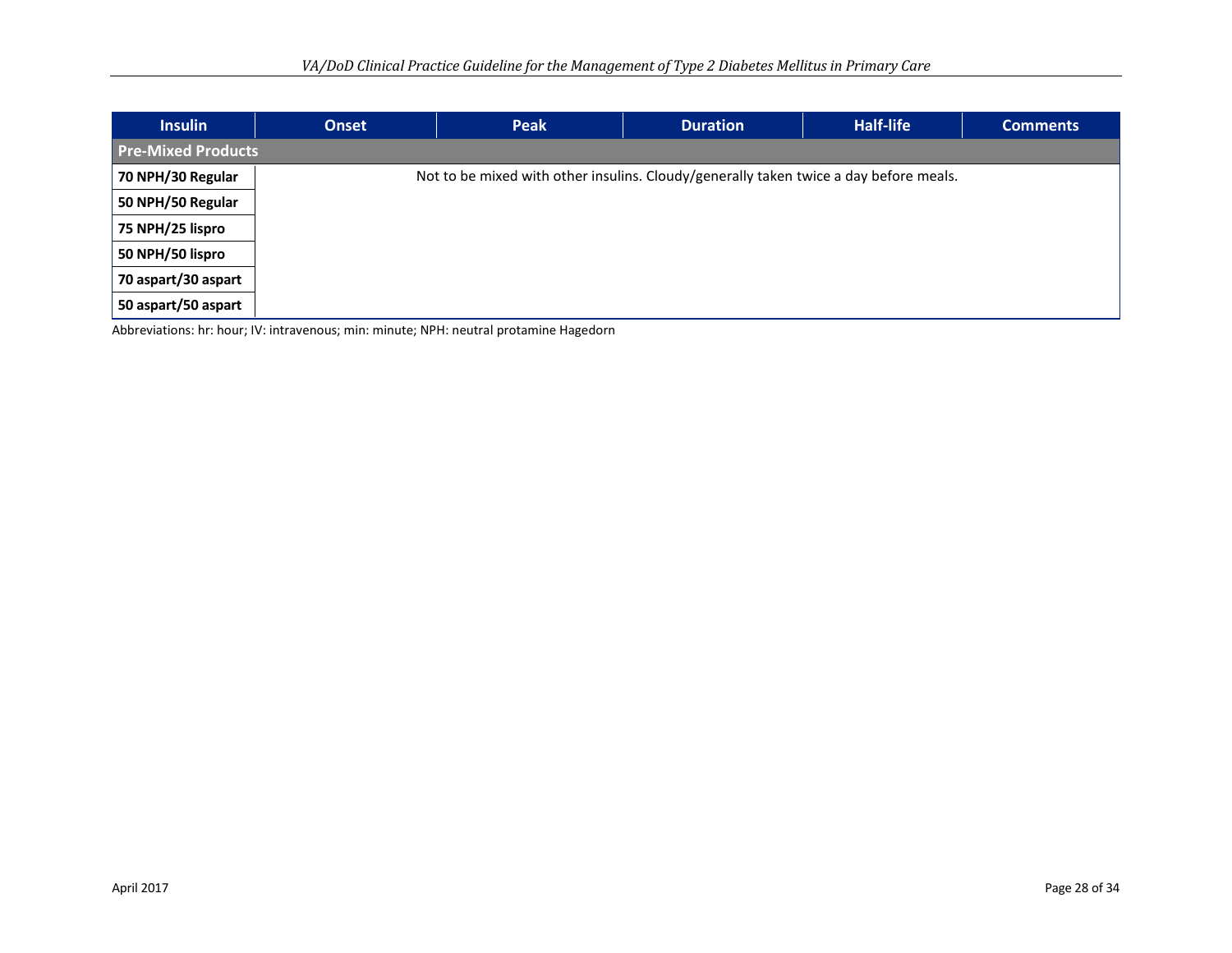|                                | <b>AGIs</b> | DPP-4<br><b>inhibitors</b> | $GLP-1$<br>agonists       |                  | Insulin   Meglitinides   Metformin   inhibitors |     | SGLT2 | <b>SU<sub>s</sub></b> | <b>TZDs</b> |
|--------------------------------|-------------|----------------------------|---------------------------|------------------|-------------------------------------------------|-----|-------|-----------------------|-------------|
| <b>AGIs</b>                    | N/A         |                            |                           |                  |                                                 |     |       |                       |             |
| DPP-4<br>inhibitors            |             | N/A                        |                           |                  |                                                 |     |       |                       |             |
| GLP-1<br>agonists <sup>*</sup> |             |                            | N/A                       |                  |                                                 |     |       |                       |             |
| <b>Insulin</b>                 | X           | X                          | $\mathsf{X}^{\mathsf{t}}$ | N/A              |                                                 |     |       |                       |             |
| <b>Meglitinides</b>            |             |                            |                           |                  | N/A                                             |     |       |                       |             |
| <b>Metformin</b>               | X           | X                          | X                         | X                | Χ                                               | N/A |       |                       |             |
| SGLT2<br>inhibitors            |             | X                          |                           | X                |                                                 | Χ   | N/A   |                       |             |
| <b>SUs</b>                     | X           | X                          | X                         | X                |                                                 | X   | X     | N/A                   |             |
| <b>TZDs</b>                    |             | X                          | X                         | $\mathsf{X}^\pm$ | X                                               | X   | X     | X                     | N/A         |

#### <span id="page-28-2"></span>**Table 14: FDA Approved/ Studied Combination Therapy1,2 [\[28\]](#page-33-3)**

Abbreviations: AGI: α-glucosidase; DPP4: dipeptidyl peptidase-4; GLP-1: glucagon-like peptide-1; SGLT2: sodium glucose cotransporter 2; SU: sulfonylurea; TZD: thiazolidinedione

<sup>1</sup> Agents listed in alphabetical order

2This table reflects FDA approved indications and/or well-studied combinations. All combinations have not been studied at this time and evidence is rapidly evolving.

\*The data for GLP-1 agonists in combination with both basal and prandial insulin are very limited at this time.

†Exenatide once weekly + insulin is not recommended per product labeling.

±Rosiglitazone + insulin is not recommended per product labeling.

### <span id="page-28-0"></span>**X. Methods**

#### <span id="page-28-1"></span>**A. Strength of Recommendations**

This CPG uses the GRADE methodology to assess the quality of the evidence base and assign a grade for the strength for each recommendation. The GRADE system uses the following four domains to assess the strength of each recommendation: [\[29\]](#page-33-4)

- Balance of desirable and undesirable outcomes
- Confidence in the quality of the evidence
- Values and preferences
- Other implications, as appropriate, e.g.,:
	- Resource use
	- **Equity**
	- **Acceptability**
	- **Feasibility**
	- **Subgroup considerations**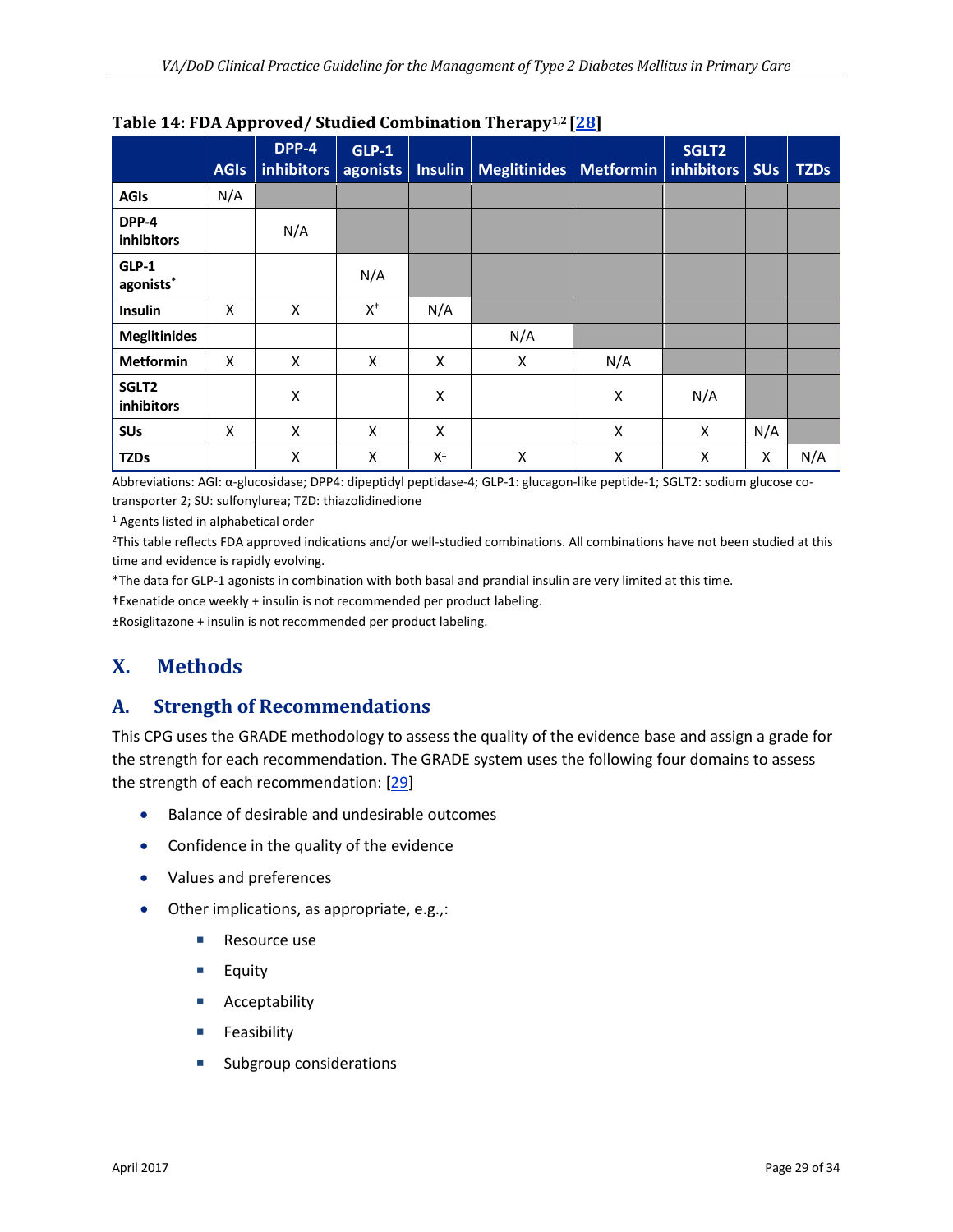The framework below [\(Table 15\)](#page-29-0) was used by the Work Group to guide discussions on each domain.

<span id="page-29-0"></span>

|  |  | Table 15. Evidence to Recommendation Framework |  |
|--|--|------------------------------------------------|--|
|--|--|------------------------------------------------|--|

|         | <b>Decision Domain</b>                                                                                                                                                                                                                                                                                                                                          | <b>Judgment</b>                                                                                                                                                                                                                                                |
|---------|-----------------------------------------------------------------------------------------------------------------------------------------------------------------------------------------------------------------------------------------------------------------------------------------------------------------------------------------------------------------|----------------------------------------------------------------------------------------------------------------------------------------------------------------------------------------------------------------------------------------------------------------|
|         | <b>Balance of desirable and undesirable outcomes</b>                                                                                                                                                                                                                                                                                                            |                                                                                                                                                                                                                                                                |
| ш       | Given the best estimate of typical values and preferences, are you<br>confident that the benefits outweigh the harms and burden or vice<br>versa?<br>Are the desirable anticipated effects large?<br>Are the undesirable anticipated effects small?<br>Are the desirable effects large relative to undesirable effects?                                         | Benefits outweigh harms/<br>×,<br>burden<br>Benefits slightly outweigh<br>×<br>harms/burden<br>Benefits and harms/burden are<br>$\overline{\phantom{a}}$<br>balanced<br>Harms/burden slightly outweigh<br>ш<br>benefits<br>Harms/burden outweigh benefits<br>× |
|         | Confidence in the quality of the evidence                                                                                                                                                                                                                                                                                                                       |                                                                                                                                                                                                                                                                |
|         | Is there high or moderate quality evidence that answers this<br>question?<br>What is the overall certainty of this evidence?                                                                                                                                                                                                                                    | $\mathcal{L}_{\mathcal{A}}$<br>High<br>Moderate<br>×<br>ш<br>Low<br>Very low<br>×                                                                                                                                                                              |
|         | <b>Values and preferences</b>                                                                                                                                                                                                                                                                                                                                   |                                                                                                                                                                                                                                                                |
| ×.      | Are you confident about the typical values and preferences and are<br>they similar across the target population?<br>What are the patient's values and preferences?<br>Are the assumed or identified relative values similar across the target<br>population?                                                                                                    | Similar values<br>$\mathcal{L}_{\mathcal{A}}$<br>Some variation<br>×<br>Large variation<br>ш                                                                                                                                                                   |
|         | Other implications (e.g., resource use, equity, acceptability, feasibility, subgroup considerations)                                                                                                                                                                                                                                                            |                                                                                                                                                                                                                                                                |
| o.<br>× | Are the resources worth the expected net benefit from the<br>recommendation?<br>What are the costs per resource unit?<br>Is this intervention generally available?<br>Is this intervention and its effects worth withdrawing or not allocating<br>resources from other interventions?<br>Is there lots of variability in resource requirements across settings? | Various considerations<br>$\mathbf{r}$                                                                                                                                                                                                                         |

The strength of a recommendation is defined as the extent to which one can be confident that the desirable effects of an intervention outweigh its undesirable effects and is based on the framework above, which combines the four domains.[\[29\]](#page-33-4) GRADE methodology does not allow for recommendations to be made based on expert opinion alone. While strong recommendations are usually based on high or moderate confidence in the estimates of effect (quality of the evidence) there may be instances where strong recommendations are warranted even when the quality of evidence is low.[\[30\]](#page-33-5) In these types of instances where the balance of desirable and undesirable outcomes and values and preferences played large roles in determining the strength of a recommendation, this is explained in the discussion section for the recommendation in the full-text CPG.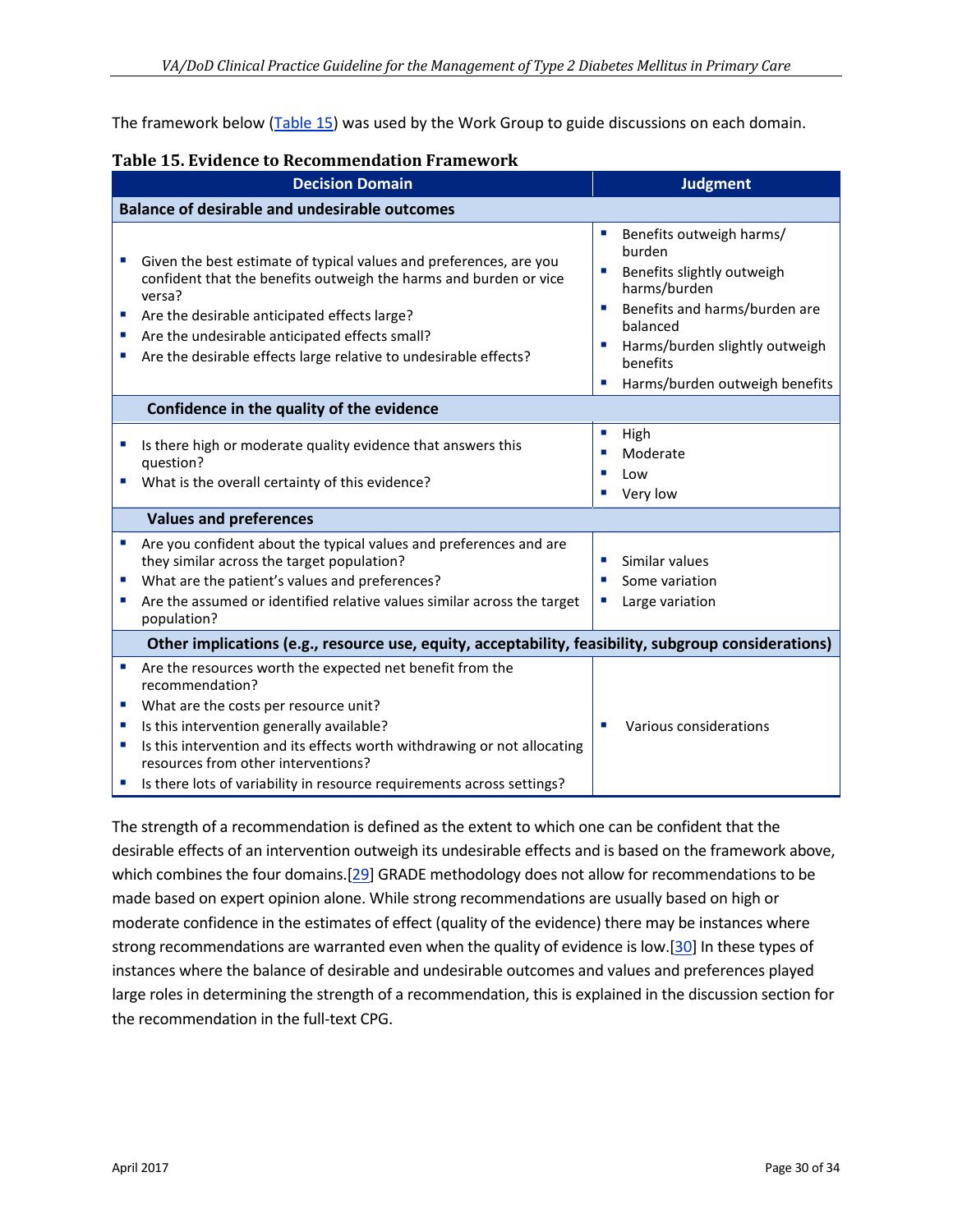The GRADE of a recommendation is based on the following elements:

- Four decision domains used to determine the strength and direction (described above)
- Relative strength (Strong or Weak)
- Direction (For or Against)

The relative strength of the recommendation is based on a binary scale, "Strong" or "Weak." A strong recommendation indicates that the Work Group is highly confident that desirable outcomes outweigh undesirable outcomes. If the Work Group is less confident of the balance between desirable and undesirable outcomes, they present a weak recommendation.

Similarly, a recommendation for a therapy or preventive measure indicates that the desirable consequences outweigh the undesirable consequences. A recommendation against a therapy or preventive measure indicates that the undesirable consequences outweigh the desirable consequences.

Using these elements, the grade of each recommendation is presented as part of a continuum:

- Strong For (or "We recommend offering this option …")
- Weak For (or "We suggest offering this option ...")
- Weak Against (or "We suggest not offering this option …")
- Strong Against (or "We recommend against offering this option …")

Note that weak (For or Against) recommendations may also be termed "Conditional," "Discretionary," or "Qualified." Recommendations may be conditional based upon patient values and preferences, the resources available, or the setting in which the intervention will be implemented. Recommendations may be at the discretion of the patient and clinician or they may be qualified with an explanation about the issues that would lead decisions to vary.

#### <span id="page-30-0"></span>**B. Recommendation Categorization**

For use in the 2017 DM CPG, a set of recommendation categories was adapted from those used by the United Kingdom National Institute for Health and Clinical Excellence.[\[31](#page-33-6)[,32\]](#page-33-7) These categories, along with their corresponding definitions, were used to account for the various ways in which recommendations could have been updated from the 2010 DM CPG. The categories and definitions can be found i[n Table 16.](#page-31-0)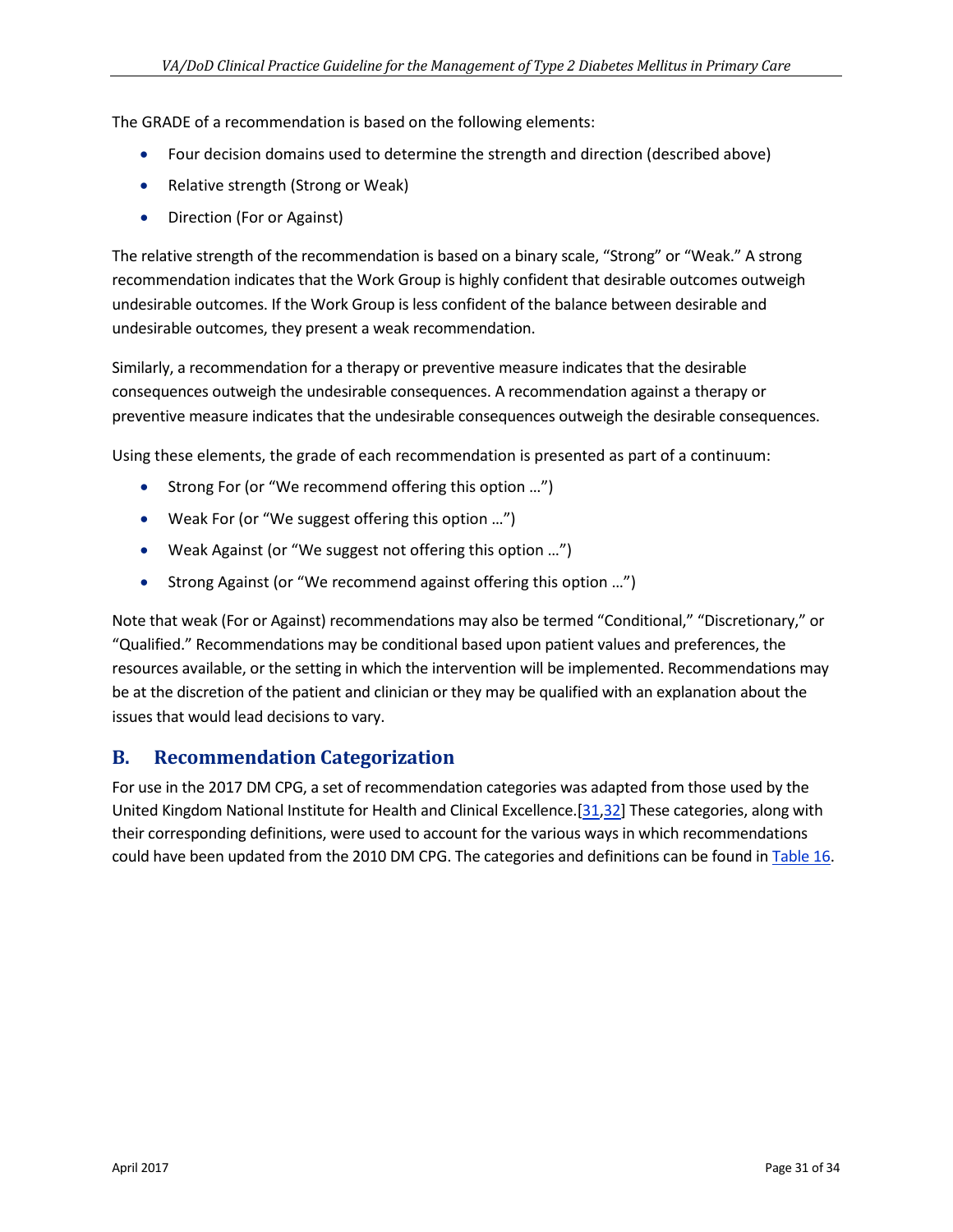| <b>Evidence</b><br>Reviewed* | <b>Recommendation</b><br>Category* | Definition*                                                                                                                                                              |
|------------------------------|------------------------------------|--------------------------------------------------------------------------------------------------------------------------------------------------------------------------|
| <b>Reviewed</b>              | New-added                          | New recommendation following review of the evidence                                                                                                                      |
|                              | New-replaced                       | Recommendation from previous CPG that has been carried over to<br>the updated CPG that has been changed following review of the<br>evidence                              |
|                              | Not changed                        | Recommendation from previous CPG that has been carried<br>forward to the updated CPG where the evidence has been<br>reviewed but the recommendation is not changed       |
|                              | Amended                            | Recommendation from the previous CPG that has been carried<br>forward to the updated CPG where the evidence has been<br>reviewed and a minor amendment has been made     |
|                              | Deleted                            | Recommendation from the previous CPG that has been removed<br>based on review of the evidence                                                                            |
| <b>Not</b><br>reviewed       | Not changed                        | Recommendation from previous CPG that has been carried<br>forward to the updated CPG, but for which the evidence has not<br>been reviewed                                |
|                              | Amended                            | Recommendation from the previous CPG that has been carried<br>forward to the updated CPG where the evidence has not been<br>reviewed and a minor amendment has been made |
|                              | <b>Deleted</b>                     | Recommendation from the previous CPG that has been removed<br>because it was deemed out of scope for the updated CPG                                                     |

<span id="page-31-0"></span>**Table 16. Recommendation Categories and Definitions** 

\*Adapted from the NICE guideline manual (2012)  $[31]$  and Garcia et al. (2014)  $[32]$ Abbreviation: CPG: clinical practice guideline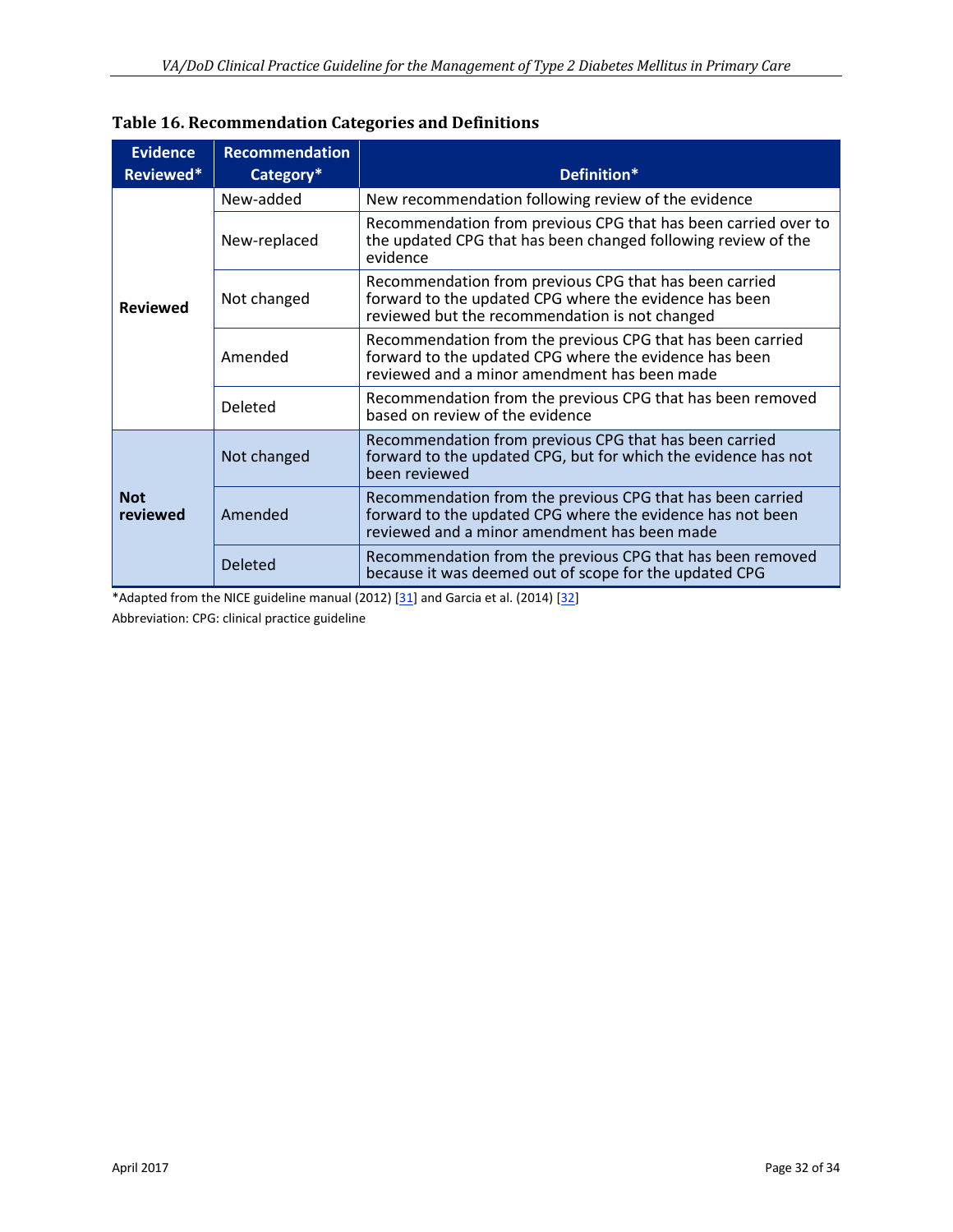### <span id="page-32-0"></span>**References**

- <span id="page-32-1"></span>1. U.S. Department of Veteran Affairs, Department of Defense. Guideline for guidelines. Veterans Health Administration, Office of Quality & Performance, Evidence Review Subgroup; Revised April 10, 2013.
- <span id="page-32-2"></span>2. Pogach LM, Brietzke SA, Cowan CL, et al. Development of evidence-based clinical practice guidelines for diabetes: The Department of Veterans Affairs/Department of Defense Guidelines Initiative. *Diabetes Care.* 2004;27(Suppl 2):b82-b89.
- <span id="page-32-3"></span>3. MedlinePlus. *Prediabetes*. 2016; [https://medlineplus.gov/prediabetes.html.](https://medlineplus.gov/prediabetes.html) Accessed July 18, 2016.
- <span id="page-32-4"></span>4. Little RR, Rohlfing CL, Hanson S, et al. Effects of hemoglobin (Hb)E and HbD traits on measurements of glycated Hb (HbA1c) by 23 methods. *Clin Chem.* Aug 2008;54(8):1277-1282.
- <span id="page-32-5"></span>5. Little RR, Rohlfing CL, Hanson SE, et al. The effect of increased fetal hemoglobin on seven common HbA(1c) assay methods. *Clinical chemistry.* 2012;58(5):945-947.
- <span id="page-32-6"></span>6. Herman WH, Ma Y, Uwaifo G, et al. Differences in A1C by race and ethnicity among patients with impaired glucose tolerance in the Diabetes Prevention Program. *Diabetes Care.*  2007;30(10):2453-2457.
- <span id="page-32-7"></span>7. American Diabetes Association. Standards of Medical Care in Diabetes—2016. *Diabetes Care.*  2016;39(Suppl 1: S1-S2).
- <span id="page-32-8"></span>8. Forouhi NG, Wareham NJ. Epidemiology of diabetes. *Medicine.* 2014;42(12):698-702.
- <span id="page-32-9"></span>9. Centers for Disease Control and Prevention. *Number (in millions) of civilian, non-institutionalized persons with diagnosed diabetes, United States, 1980-2014*. 2015; [http://www.cdc.gov/diabetes/statistics/prev/national/figpersons.htm.](http://www.cdc.gov/diabetes/statistics/prev/national/figpersons.htm) Accessed July 19, 2016.
- <span id="page-32-10"></span>10. Centers for Disease Control and Prevention. *2014 National Diabetes Statistics Report*. 2015; [http://www.cdc.gov/diabetes/data/statistics/2014statisticsreport.html.](http://www.cdc.gov/diabetes/data/statistics/2014statisticsreport.html) Accessed July 20, 2016.
- <span id="page-32-11"></span>11. Chao SY, Zarzabal LA, Walker SM, et al. Estimating diabetes prevalence in the Military Health System population from 2006 to 2010. *Mil Med.* Sep 2013;178(9):986-993.
- <span id="page-32-12"></span>12. U.S. Department of Veterans Affairs. *Close to 25 percent of VA patients have diabetes*. 2015; [http://www.va.gov/health/NewsFeatures/20111115a.asp.](http://www.va.gov/health/NewsFeatures/20111115a.asp) Accessed December 3, 2015.
- <span id="page-32-13"></span>13. American Diabetes Association. Diagnosis and classification of diabetes mellitus. *Diabetes Care.*  Revised 2010;33(Suppl 1):S62-S69.
- <span id="page-32-14"></span>14. American Diabetes Association. *Statistics about diabetes*. 2016; [http://www.diabetes.org/diabetes-basics/statistics/?referrer=https://www.google.com/.](http://www.diabetes.org/diabetes-basics/statistics/?referrer=https://www.google.com/)  Accessed July 20, 2016.
- <span id="page-32-15"></span>15. Institute of Medicine. Crossing the quality chasm: A new health system for the 21st century. Washington, DC: National Academies Press; 2001.
- <span id="page-32-16"></span>16. Kirkman MS, Briscoe VJ, Clark N, et al. Diabetes in older adults: A consensus report. *J Am Geriatr Soc.* Dec 2012;60(12):2342-2356.
- <span id="page-32-17"></span>17. U.S. Army Medical Department. VA/DoD Evidence-based Practice. *Shared decision-making. A guide for busy clinicians*. 2012; [https://www.qmo.amedd.army.mil/QMOCPGShopCart/proddetail.asp?prod=All-005.](https://www.qmo.amedd.army.mil/QMOCPGShopCart/proddetail.asp?prod=All-005) Accessed March 17, 2017.
- <span id="page-32-18"></span>18. Agency for Healthcare Research and Quality. *The SHARE approach*. 2017; [https://www.ahrq.gov/professionals/education/curriculum](https://www.ahrq.gov/professionals/education/curriculum-tools/shareddecisionmaking/index.html)[tools/shareddecisionmaking/index.html.](https://www.ahrq.gov/professionals/education/curriculum-tools/shareddecisionmaking/index.html) Accessed March 17, 2017.
- <span id="page-32-19"></span>19. Bertakis KD, Azari R. Patient-centered care is associated with decreased health care utilization. *J Am Board Fam Med.* May-Jun 2011;24(3):229-239.